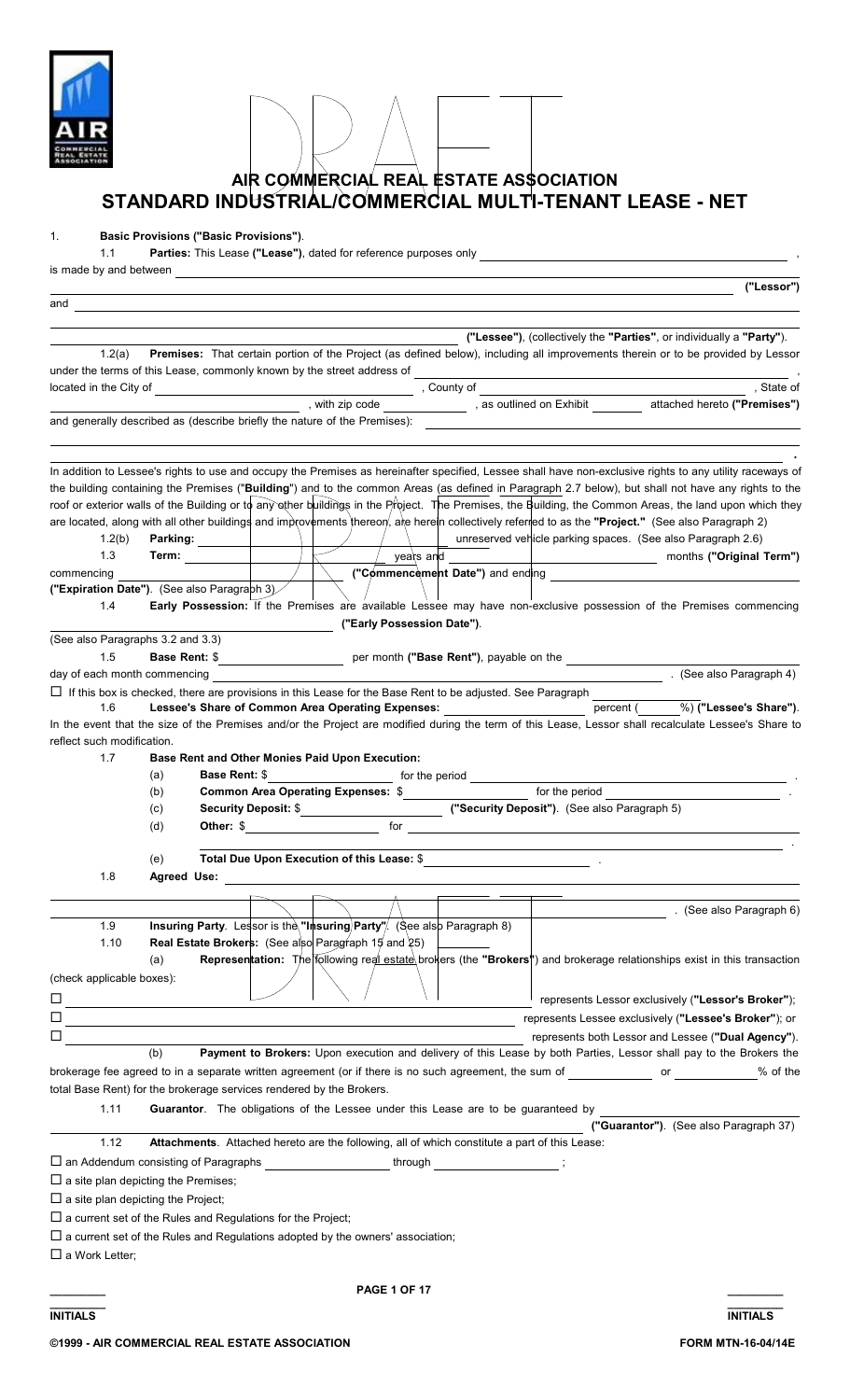# 2. **Premises**.

2.1 **Letting**. Lessor hereby leases to Lessee, and Lessee hereby leases from Lessor, the Premises, for the term, at the rental, and upon all of the terms, covenants and conditions set forth in this Lease. While the approximate square footage of the Premises may have been used in the marketing of the Premises for purposes of comparison, the Base Rent stated herein is NOT tied to square footage and is not subject to adjustment should the actual size be determined to be different. **NOTE: Lessee is advised to verify the actual size prior to executing this Lease.**

<u>. Andre and the second control of the second control of the second control of the second control of the second</u>

2.2 **Condition**. Lessor shall deliver that portion of the Premises contained within the Building **('Unit'')** to Lessee broom clean and free of debris on the Commencement Date or the Early Possession Date, whichever first occurs ("Start Date"), and, so long as the required service contracts described in Paragraph 7.1(b) below are obtained by Lessee and in effect within thirty days following the Start Date, warrants that the existing electrical, plumbing, fire sprinkler, lighting, heating, ventilating and air conditioning systems **("HVAC")**, loading doors, sump pumps, if any, and all other such elements in the Unit, other than those constructed by Lessee, shall be in good operating condition on said date, that the structural elements of the roof, bearing walls and foundation of the Unit shall be free of material defects, and that the Unit does not contain hazardous levels of any mold or fungi defined as toxic under applicable state or federal law. If a non-compliance with such warranty exists as of the Start Date, or if one of such systems or elements should malfunction or fail within the appropriate warranty period, Lessor shall, as Lessor's sole obligation with respect to such matter, except as otherwise provided in this Lease, promptly after receipt of written notice from Lessee setting forth with specificity the nature and extent of such non-compliance, malfunction or failure, rectify same at Lessor's expense. The warranty periods shall be as follows: (i) 6 months as to the HVAC systems, and (ii) 30 days as to the remaining systems and other elements of the Unit. If Lessee does not give Lessor the required notice within the appropriate warranty period, correction of any such non-compliance, malfunction or failure shall be the obligation of Lessee at Lessee's sole cost and expense (except for the repairs to the fire sprinkler systems, roof, foundations, and/or bearing walls - see Paragraph 7). Lessor also warrants, that unless otherwise specified in writing, Lessor is unaware of (i) any recorded Notices of Default affecting the Premise; (ii) any delinquent amounts due under any loan secured by the Premises; and (iii) any bankruptcy proceeding affecting the Premises.

 2.3 **Compliance**. Lessor warrants that to the best of its knowledge the improvements on the Premises and the Common Areas comply with the building codes that were in effect at the time that each such improvement, or portion thereof, was constructed, and also with all applicable laws, covenants or restrictions of record, regulations, and ordinances in effect on the Start Date **("Applicable Requirements")**. Said warranty does not apply to the use to which Lessee will put the Premises, modifications which may be required by the Americans with Disabilities Act or any similar laws as a result of Lessee's use (see Paragraph 40), or to any Alterations or Utility Installations (as defined in Paragraph 7.3(a)) made or to be made by Lessee. **NOTE: Lessee is responsible for determining whether or not the Applicable Requirements and especially the zoning are appropriate for** Lessee's intended use, and acknowledges that past uses of the Premises may no longer be allowed. If the Premises do not comply with said warranty, Lessor shall, except as otherwise provided, promptly after redeipt of written notice from Lessee setting forth with specificity the nature and extent of such non-compliance, rectify the same/at Lessor's expense. If Lessee does not give Lessor written notice of a non-compliance with this warranty within 6 months following the Start Date, correction of that non-compliance shall be the obligation of Lessee at Lessee's sole cost and expense. If the Applicable Requirements are hereafter changed so as to require during the term of this Lease the construction of an addition to or an alteration of the Unit, Premises and/or Building, the remediation of any Hazardous Substance, or the reinforcement or other physical modification of the Unit, Premises and/or Building **("Capital Expenditure")**, Lessor and Lessee shall allocate the cost of such work as follows:

 (a) Subject to Paragraph 2.3(c) below, if such Capital Expenditures are required as a result of the specific and unique use of the Premises by Lessee as compared with uses by tenants in general, Lessee shall be fully responsible for the cost thereof, provided, however that if such Capital Expenditure is required during the last 2 years of this Lease and the cost thereof exceeds 6 months' Base Rent, Lessee may instead terminate this Lease unless Lessor notifies Lessee, in writing, within 10 days after receipt of Lessee's termination notice that Lessor has elected to pay the difference between the actual cost thereof and the amount equal to 6 months' Base Rent. If Lessee elects termination, Lessee shall immediately cease the use of the Premises which requires such Capital Expenditure and deliver to Lessor written notice specifying a termination date at least 90 days thereafter. Such termination date shall, however, in no event be earlier than the last day that Lessee could legally utilize the Premises without commencing such Capital Expenditure.

 (b) If such Capital Expenditure is not the result of the specific and unique use of the Premises by Lessee (such as, governmentally mandated seismic modifications), then Lessor shall pay for such Capital Expenditure and Lessee shall only be obligated to pay, each month during the remainder of the term of this Lease or any extension thereof, on the date that on which the Base Rent is due, an amount equal to 1/144th of the portion of such costs reasonably attributable to the Premises. Lessee shall pay Interest on the balance but may prepay its obligation at any time. If, however, such Capital Expenditure is required during the last 2 years of this Lease or if Lessor reasonably determines that it is not economically feasible to pay its share thereof, Lessor shall have the option to terminate this Lease upon 90 days prior written notice to Lessee unless Lessee notifies Lessor, in writing, within 10 days after receipt of Lessor's termination notice that Lessee will pay for such Capital Expenditure. If Lessor does not elect to terminate, and fails to tender its share of any such Capital Expenditure, Lessee may advance such funds and deduct same, with Interest, from Rent until Lessor's share of such costs have been fully paid. If Lessee is unable to finance Lessor's share, or if the balance of the Rent due and payable for the remainder of this Lease is not sufficient to fully reimburse Lessee on an offset basis, Lessee shall have the right to terminate this Lease upon 30 days written notice to Lessor.

(c) Notwithstanding the above, the provisions concerning Capital Expenditures are intended to apply only to non-voluntary, unexpected, and new Applicable Requirements. If the Capital Expenditures are instead triggered by Lessee as a result of an actual or proposed change in use, change in intensity of use, or modification to the Premises then, and in that event, Lessee shall either: (i) immediately cease such changed use or intensity of use and/or take such other steps as may be necessary to eliminate the requirement for such Capital Expenditure, or (ii) complete such Capital Expenditure at its own expense. Lessee shall not have any right to terminate this Lease.

 2.4 **Acknowledgements**. Lessee acknowledges that: (a) it has been given an opportunity to inspect and measure the Premises, (b) it has been advised by Lessor and/or Brokers to satisfy itself with respect to the size and condition of the Premises (including but not limited to the electrical, HVAC and fire sprinkler systems, security, environmental aspects, and compliance with Applicable Requirements and the Americans with Disabilities Act), and their suitability for Lessee's intended use, (c) Lessee has made such investigation as it deems necessary with reference to such matters and assumes all responsibility therefor as the same relate to its occupancy of the Premises, (d) it is not relying on any representation as to the size of the Premises made by Brokers or Lessor, (e) the square footage of the Premises was not material to Lessee's decision to lease the Premises and pay the Rent stated herein, and (f) neither Lessor, Lessor's agents, nor Brokers have made any oral or written representations or warranties with respect to said matters other than as set forth in this Lease. In addition, Lessor acknowledges that: (i) Brokers have made no representations, promises or warranties concerning Lessee's ability to honor the Lease or suitability to occupy the Premises, and (ii) it is Lessor's sole responsibility to investigate the financial capability and/or suitability of all proposed tenants.

 2.5 **Lessee as Prior Owner/Occupant**. The warranties made by Lessor in Paragraph 2 shall be of no force or effect if immediately prior to the Start Date Lessee was the owner or occupant of the Premises. In such event, Lessee shall be responsible for any necessary corrective work.

**\_\_\_\_\_\_\_\_\_ PAGE 2 OF 17 \_\_\_\_\_\_\_\_\_**

**\_\_\_\_\_\_\_\_\_ \_\_\_\_\_\_\_\_\_**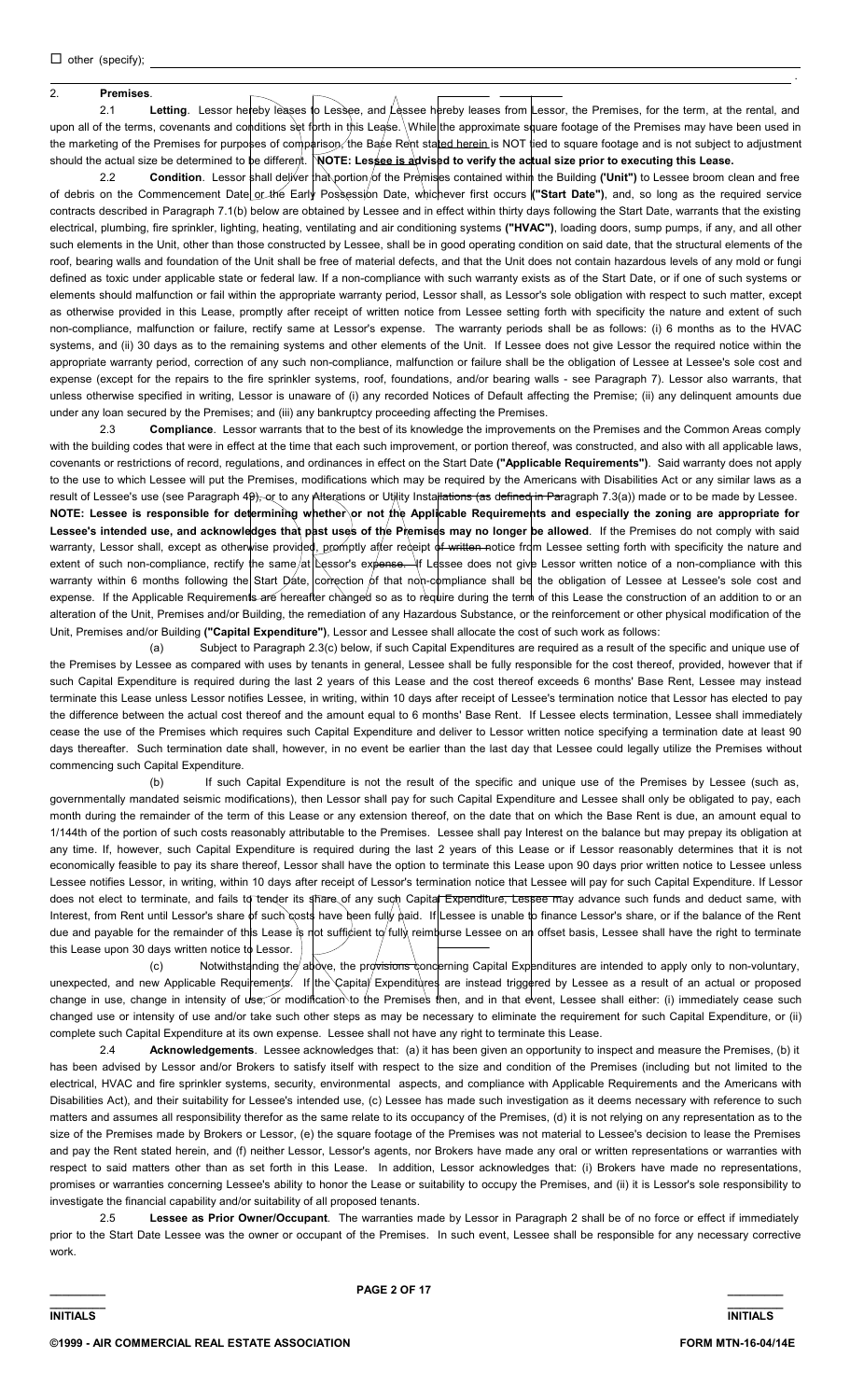2.6 **Vehicle Parking**. Lessee shall be entitled to use the number of parking spaces specified in Paragraph 1.2(b) on those portions of the Common Areas designated from time to time by Lessor for parking. Lessee shall not use more parking spaces than said number. Said parking spaces shall be used for parking by vehicles no larger than full-size passenger automobiles or pick-up trucks, herein called "Permitted Size Vehicles." Lessor may regulate the loading and unloading of vehicles by adopting Rules and Regulations as provided in Paragraph 2.9. No vehicles other than Permitted Size Vehicles may be parked in the Common Area without the prior written permission of Lessor. In addition:

(a) Lessee shall not permit or allow any vehicles that belong to or are controlled by Lessee or Lessee's employees, suppliers, shippers, customers, contractors or inviters to be loaded, unloaded, or parked in areas other than those designated by Lessor for such activities.

(b) Lessee shall not service or store any vehicles in the Common Areas.

 (c) If Lessee permits or allows any of the prohibited activities described in this Paragraph 2.6, then Lessor shall have the right, without notice, in addition to such other rights and remedies that it may have, to remove or tow away the vehicle involved and charge the cost to Lessee, which cost shall be immediately payable upon demand by Lessor.

 2.7 **Common Areas - Definition**. The term **"Common Areas"** is defined as all areas and facilities outside the Premises and within the exterior boundary line of the Project and interior utility raceways and installations within the Unit that are provided and designated by the Lessor from time to time for the general non-exclusive use of Lessor, Lessee and other tenants of the Project and their respective employees, suppliers, shippers, customers, contractors and invitees, including parking areas, loading and unloading areas, trash areas, roadways, walkways, driveways and landscaped areas.

 2.8 **Common Areas - Lessee's Rights**. Lessor grants to Lessee, for the benefit of Lessee and its employees, suppliers, shippers, contractors, customers and invitees, during the term of this Lease, the non-exclusive right to use, in common with others entitled to such use, the Common Areas as they exist from time to time, subject to any rights, powers, and privileges reserved by Lessor under the terms hereof or under the terms of any rules and regulations or restrictions governing the use of the Project. Under no circumstances shall the right herein granted to use the Common Areas be deemed to include the right to store any property, temporarily or permanently, in the Common Areas. Any such storage shall be permitted only by the prior written consent of Lessor or Lessor's designated agent, which consent may be revoked at any time. In the event that any unauthorized storage shall occur then Lessor shall have the right, without notice, in addition to such other rights and remedies that it may have, to remove the property and charge the cost to Lessee, which cost shall be immediately payable upon demand by Lessor.

 2.9 **Common Areas - Rules and Regulations**. Lessor or such other person(s) as Lessor may appoint shall have the exclusive control and management of the Common Areas and shall have the right, from time<sub>r</sub> to the time, to establish, modify, amend and enforce reasonable rules and regulations ("Rules and Regulations") for the management, safety, care, and cleanliness of the grounds, the parking and unloading of vehicles and the preservation of good order, as well as for the convenience of other occupants or tenants of the Building and the Project and their invitees. Lessee agrees to abide by and conform to all such Rules and Regulations,/and shall use its best efforts to cause its employees, suppliers, shippers, customers, contractors and invitees to so abide and conform. Lessor shall not be responsible to Lessee for the non-compliance with said Rules and Regulations by other tenants of the Project.

2.10 **Common Areas - Changes**. Lessor shall have the right, in Lessor's sole discretion, from time to time:

 (a) To make changes to the Common Areas, including, without limitation, changes in the location, size, shape and number of driveways, entrances, parking spaces, parking areas, loading and unloading areas, ingress, egress, direction of traffic, landscaped areas, walkways and utility raceways;

 (b) To close temporarily any of the Common Areas for maintenance purposes so long as reasonable access to the Premises remains available;

 (c) To designate other land outside the boundaries of the Project to be a part of the Common Areas; (d) To add additional buildings and improvements to the Common Areas;

 (e) To use the Common Areas while engaged in making additional improvements, repairs or alterations to the Project, or any portion thereof; and

 (f) To do and perform such other acts and make such other changes in, to or with respect to the Common Areas and Project as Lessor may, in the exercise of sound business judgment, deem to be appropriate.

3. **Term**.

3.1 **Term**. The Commencement Date, Expiration Date and Original Term of this Lease are as specified in Paragraph 1.3.

 3.2 **Early Possession**. Any provision herein granting Lessee Early Possession of the Premises is subject to and conditioned upon the Premises being available for such possession prior to the Commencement Date. Any grant of Early Possession only conveys a non-exclusive right to occupy the Premises. If Lessee totally or partially occupies the Premises prior to the Commencement Date, the obligation to pay Base Rent shall be abated for the period of such Early Possession. All other terms of this Lease (including but not limited to the obligations to pay Lessee's Share of Common Area Operating Expenses, Real Property Taxes and insurance premiums and to maintain the Premises) shall be in effect during such period. Any such Early Possession shall not affect the Expiration Date.

3.3 **Delay In Possession**. Lessor agrees to use its best commercially reasonable efforts to deliver possession of the Premises to Lessee by the Commencement Date. If, despite said efforts, Lessor is unable to deliver possession by such date, Lessor shall not be subject to any liability therefor, nor shall such failure affect the validity of this Lease or change the Expiration Date. Lessee shall not, however, be obligated to pay Rent or perform its other obligations until Lessor delivers possession of the Premises and any period of rent abatement that Lessee would otherwise have enjoyed shall run from the date of delivery of possession and continue for a period equal to what Lessee would otherwise have enjoyed under the terms hereof, but minus any days of delay caused by the acts or omissions of Lessee. If possession is not delivered within 60 days after the Commencement Date, as the same may be extended under the terms of any Work Letter executed by Parties, Lessee may, at its option, by notice in writing within 10 days after the end of such 60 day period, cancel this Lease, in which event the Parties shall be discharged from all obligations hereunder. If such written notice is not received by Lessor within said 10 day period, Lessee's right to cancel shall terminate. If possession of the Premises is not delivered within 120 days after the Commencement Date, this Lease shall terminate unless other agreements are reached between Lessor and Lessee, in writing.

 3.4 **Lessee Compliance**. Lessor shall not be required to tender possession of the Premises to Lessee until Lessee complies with its obligation to provide evidence of insurance (Paragraph 8.5). Pending delivery of such evidence, Lessee shall be required to perform all of its obligations under this Lease from and after the Start Date, including the payment of Rent, notwithstanding Lessor's election to withhold possession pending receipt of such evidence of insurance. Further, if Lessee is required to perform any other conditions prior to or concurrent with the Start Date, the Start Date shall occur but Lessor may elect to withhold possession until such conditions are satisfied. 4. **Rent**.

 4.1 **Rent Defined**. All monetary obligations of Lessee to Lessor under the terms of this Lease (except for the Security Deposit) are deemed to be rent **("Rent")**.

4.2 **Common Area Operating Expenses**. Lessee shall pay to Lessor during the term hereof, in addition to the Base Rent, Lessee's

**\_\_\_\_\_\_\_\_\_ PAGE 3 OF 17 \_\_\_\_\_\_\_\_\_**

**\_\_\_\_\_\_\_\_\_ \_\_\_\_\_\_\_\_\_**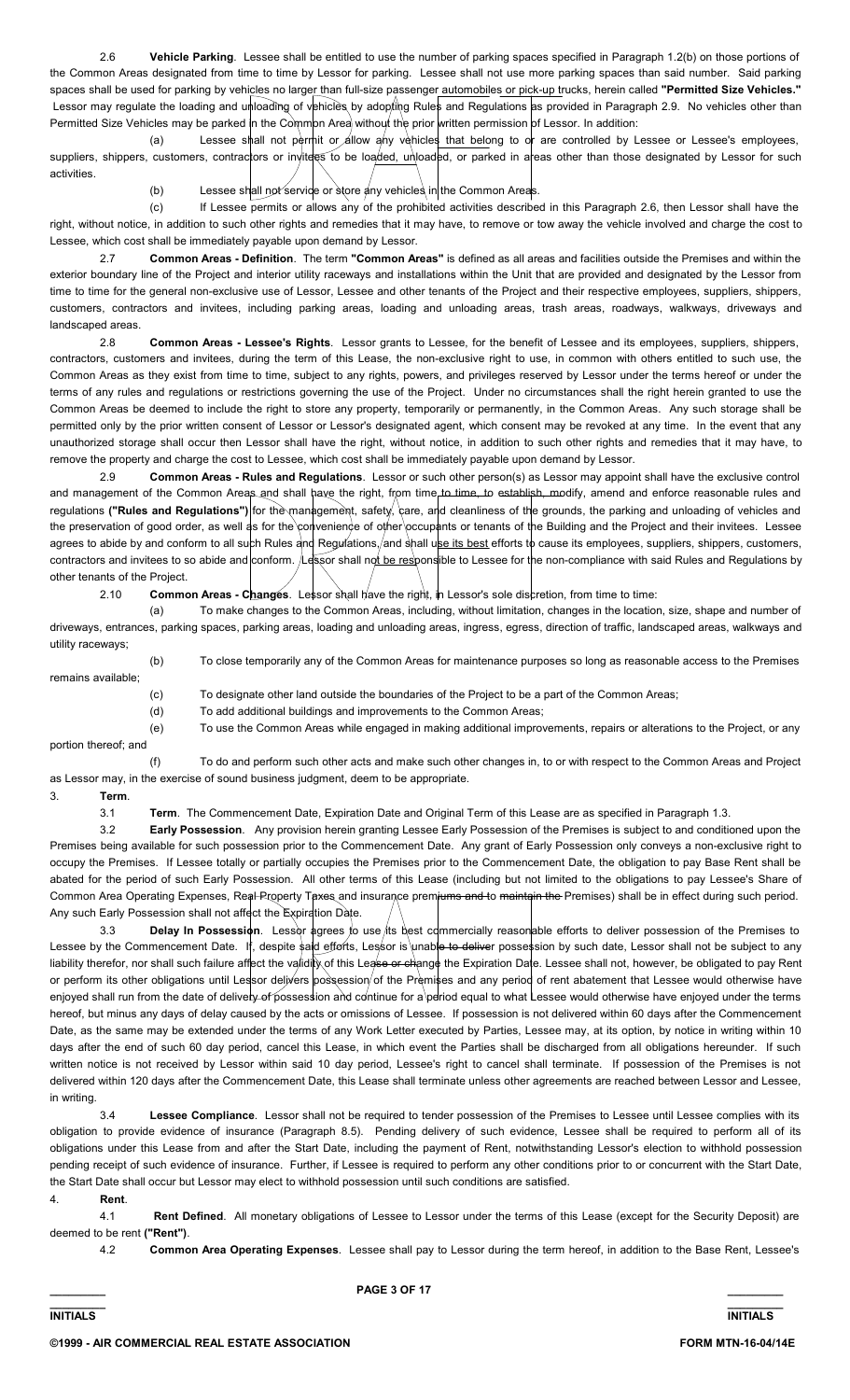Share (as specified in Paragraph 1.6) of all Common Area Operating Expenses, as hereinafter defined, during each calendar year of the term of this Lease, in accordance with the following provisions:

 (a) **"Common Area Operating Expenses"** are defined, for purposes of this Lease, as all costs incurred by Lessor relating to the ownership and operation of the Pr $\phi$ ject, including, but not limite $\theta$  to, the rollowing:

 (i) The operation, repair and maintenance, in neat, clean, good order and condition , and if necessary the replacement, of the following: (aa) /The Common <u>/Areas \</u>and | Common Area im|provements, including parking areas, loading and unloading areas, trash areas, roadways, parkways, walkways, driveways, landscaped areas, bumpers, irrigation systems, Common Area lighting facilities, fences and gates, elevators, roofs, exterior walls of the buildings, building systems and roof drainage systems. (bb) Exterior signs and any tenant directories. (cc) Any fire sprinkler systems. (dd) All other areas and improvements that are within the exterior boundaries of the Project but outside of the Premises and/or any other space occupied by a tenant. (ii) The cost of water, gas, electricity and telephone to service the Common Areas and any utilities not separately metered. (iii) The cost of trash disposal, pest control services, property management, security services, owners' association dues and fees, the cost to repaint the exterior of any structures and the cost of any environmental inspections.

equipment.

(v) Real Property Taxes (as defined in Paragraph 10).

(vi) The cost of the premiums for the insurance maintained by Lessor pursuant to Paragraph 8.

(vii) Any deductible portion of an insured loss concerning the Building or the Common Areas.

(viii) Auditors', accountants' and attorneys' fees and costs related to the operation, maintenance, repair and

(iv) Reserves set aside for maintenance, repair and/or replacement of Common Area improvements and

replacement of the Project.

 (ix) The cost of any capital improvement to the Building or the Project not covered under the provisions of Paragraph 2.3 provided; however, that Lessor shall allocate the cost of any such capital improvement over a 12 year period and Lessee shall not be required to pay more than Lessee's Share of 1/144th of the cost of such capital improvement in any given month.

(x) The cost of any other services to be provided by Lessor that are stated elsewhere in this Lease to be a Common Area Operating Expense.

(b) Any Common Area Operating Expenses and Real Property Taxes that are specifically attributable to the Unit, the Building or to any other building in the Project or to the operation, repair and maintenance thereof, shall be allocated entirely to such Unit, Building, or other building. However, any Common Area Operating Expenses and Real Property Taxes that are not specifically attributable to the Building or to any other building or to the operation, repair and maintenance thereof, shall be equitably allocated by Lessor to all buildings in the Project.

 (c) The inclusion of the improvements, facilities and services set forth in Subparagraph 4.2(a) shall not be deemed to impose an obligation upon Lessor to either have said improvements or facilities or to provide those services unless the Project already has the same, Lessor already provides the services, or Lessor has agreed elsewhere in this Lease to provide the same or some of them.

Lessee's Share of Common Area Operating Expenses is payable monthly on the same day as the Base Rent is due hereunder. The amount of such payments shall be based on Lessor's estimate of the annual Common Area Operating Expenses. Within 60 days after written request (but not more than once each year) Lessor shall deliver to Lessee a reasonably detailed statement showing Lessee's Share of the actual Common Area Operating Expenses for the preceding year. If Lessee's payments during such year exceed Lessee's Share, Lessor shall credit the amount of such over-payment against Lessee's future payments. If Lessee's payments during such year were less than Lessee's Share, Lessee shall pay to Lessor the amount of the deficiency within 10 days after delivery by Lessor to Lessee of the statement.

 (e) Common Area Operating Expenses shall not include any expenses paid by any tenant directly to third parties, or as to which Lessor is otherwise reimbursed by any third party, other tenant, or insurance proceeds.

 4.3 **Payment**. Lessee shall cause payment of Rent to be received by Lessor in lawful money of the United States, without offset or deduction (except as specifically permitted in this Lease), on or before the day on which it is due. All monetary amounts shall be rounded to the nearest whole dollar. In the event that any invoice prepared by Lessor is inaccurate such inaccuracy shall not constitute a waiver and Lessee shall be obligated to pay the amount set forth in this Lease. Rent for any period during the term hereof which is for less than one full calendar month shall be prorated based upon the actual number of days of said month. Payment of Rent shall be made to Lessor at its address stated herein or to such other persons or place as Lessor may from time to time designate in writing. Acceptance of a payment which is less than the amount then due shall not be a waiver of Lessor's rights to the balance of such Rent, regardless of Lessor's endorsement of any check so stating. In the event that any check, draft, or other instrument of payment given by Lessee <mark>to Lessor is dishonored for an</mark>y reason, Lessee agrees to pay to Lessor the sum of \$25 in addition to any Late Charge and Lessor, at its option, may require all future Rent be paid by cashier's check. Payments will be applied first to accrued late charges and attorney's fees, second to accrued interest, then to Base Rent and Common Area Operating Expenses, and any remaining amount to any other outstanding charges or costs.

5. **Security Deposit**. Lessee shall deposit with Lessor upon execution hereof the Security Deposit as security for Lessee's faithful performance of its obligations under this Lease. If Lessee fails to pay Rent, or otherwise Defaults under this Lease, Lessor may use, apply or retain all or any portion of said Security Deposit for the payment of any amount already due Lessor, for Rents which will be due in the future, and/ or to reimburse or compensate Lessor for any liability, expense, loss or damage which Lessor may suffer or incur by reason thereof. If Lessor uses or applies all or any portion of the Security Deposit, Lessee shall within 10 days after written request therefor deposit monies with Lessor sufficient to restore said Security Deposit to the full amount required by this Lease. If the Base Rent increases during the term of this Lease, Lessee shall, upon written request from Lessor, deposit additional monies with Lessor so that the total amount of the Security Deposit shall at all times bear the same proportion to the increased Base Rent as the initial Security Deposit bore to the initial Base Rent. Should the Agreed Use be amended to accommodate a material change in the business of Lessee or to accommodate a sublessee or assignee, Lessor shall have the right to increase the Security Deposit to the extent necessary, in Lessor's reasonable judgment, to account for any increased wear and tear that the Premises may suffer as a result thereof. If a change in control of Lessee occurs during this Lease and following such change the financial condition of Lessee is, in Lessor's reasonable judgment, significantly reduced, Lessee shall deposit such additional monies with Lessor as shall be sufficient to cause the Security Deposit to be at a commercially reasonable level based on such change in financial condition. Lessor shall not be required to keep the Security Deposit separate from its general accounts. Within 90 days after the expiration or termination of this Lease, Lessor shall return that portion of the Security Deposit not used or applied by Lessor. No part of the Security Deposit shall be considered to be held in trust, to bear interest or to be prepayment for any monies to be paid by Lessee under this Lease.

6. **Use**.

**\_\_\_\_\_\_\_\_\_ PAGE 4 OF 17 \_\_\_\_\_\_\_\_\_**

**\_\_\_\_\_\_\_\_\_ \_\_\_\_\_\_\_\_\_**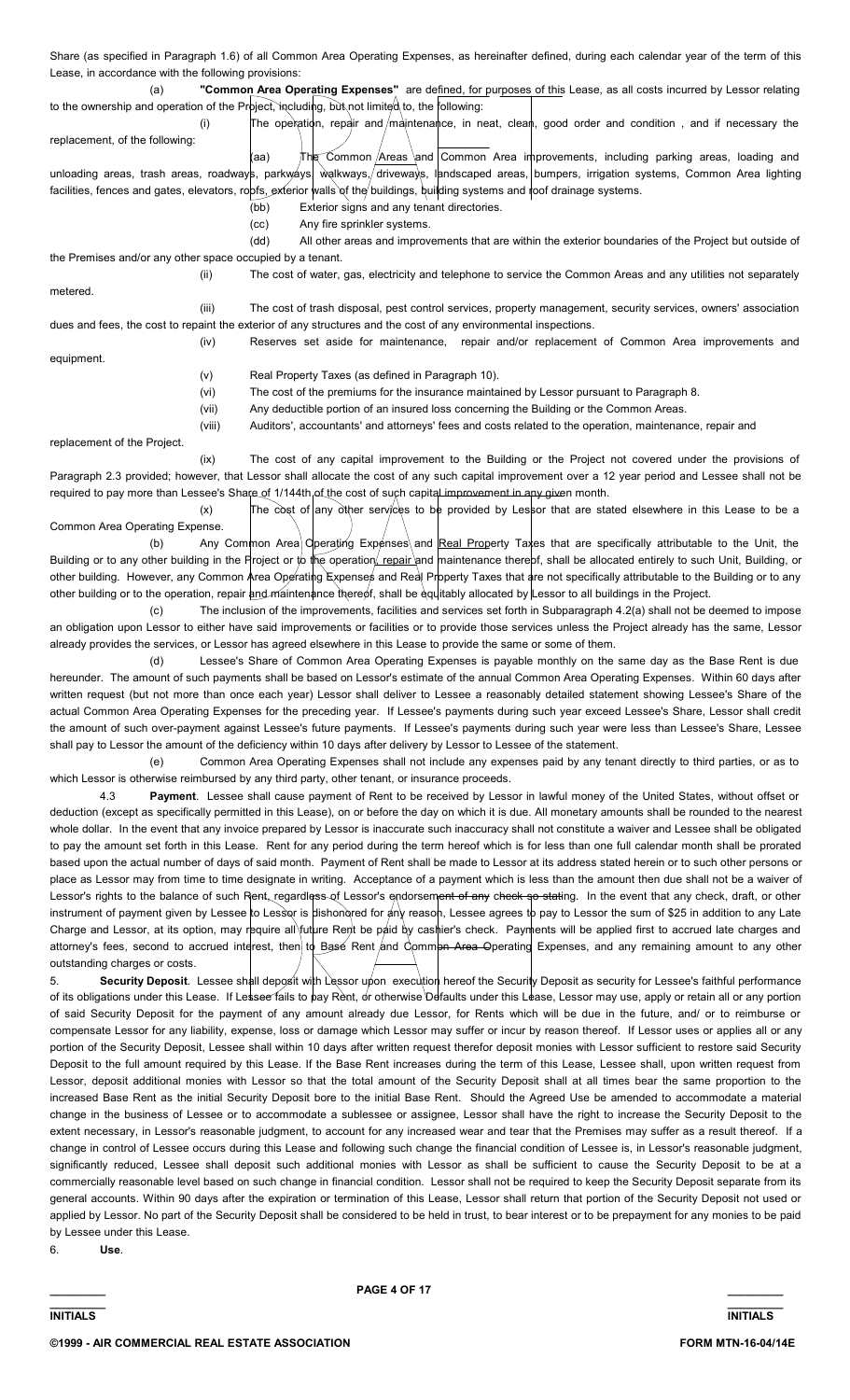6.1 **Use**. Lessee shall use and occupy the Premises only for the Agreed Use, or any other legal use which is reasonably comparable thereto, and for no other purpose. Lessee shall not use or permit the use of the Premises in a manner that is unlawful, creates damage, waste or a nuisance, or that disturbs occupants of or causes damage to neighboring premises or properties. Other than guide, signal and seeing eye dogs, Lessee shall not keep or allow in the Premises any pets, animals, birds, fish, or reptiles. Lessor shall not unreasonably withhold or delay its consent to any written request for a modification of the Agreed Use, so long as the same will not impair the structural integrity of the Building or the mechanical or electrical systems therein, and/or is not significantly more burdensome to the Project. If Lessor elects to withhold consent, Lessor shall within 7 days after such request give written notification of same, which notice shall include an explanation of Lessor's objections to the change in the Agreed Use. 6.2 **Hazardous Substances**.

(a) **Reportable Uses Require Consent**. The term **"Hazardous Substance"** as used in this Lease shall mean any product, substance, or waste whose presence, use, manufacture, disposal, transportation, or release, either by itself or in combination with other materials expected to be on the Premises, is either: (i) potentially injurious to the public health, safety or welfare, the environment or the Premises, (ii) regulated or monitored by any governmental authority, or (iii) a basis for potential liability of Lessor to any governmental agency or third party under any applicable statute or common law theory. Hazardous Substances shall include, but not be limited to, hydrocarbons, petroleum, gasoline, and/or crude oil or any products, by-products or fractions thereof. Lessee shall not engage in any activity in or on the Premises which constitutes a Reportable Use of Hazardous Substances without the express prior written consent of Lessor and timely compliance (at Lessee's expense) with all Applicable Requirements. **"Reportable Use"** shall mean (i) the installation or use of any above or below ground storage tank, (ii) the generation, possession, storage, use, transportation, or disposal of a Hazardous Substance that requires a permit from, or with respect to which a report, notice, registration or business plan is required to be filed with, any governmental authority, and/or (iii) the presence at the Premises of a Hazardous Substance with respect to which any Applicable Requirements requires that a notice be given to persons entering or occupying the Premises or neighboring properties. Notwithstanding the foregoing, Lessee may use any ordinary and customary materials reasonably required to be used in the normal course of the Agreed Use, ordinary office supplies (copier toner, liquid paper, glue, etc.) and common household cleaning materials, so long as such use is in compliance with all Applicable Requirements, is not a Reportable Use, and does not expose the Premises or neighboring property to any meaningful risk of contamination or damage or expose Lessor to any liability therefor. In addition, Lessor may condition its consent to any Reportable Use upon receiving such additional assurances as Lessor reasonably deems necessary to protect itself, the public, the Premises and/or the environment against damage, contamination, injury and/or liability, including, but not limited to, the installation (and removal on or before Lease expiration or termination) of protective modifications (such as concrete encasements) and/or increasing the Security Deposit.

 (b) **Duty to Inform Lessor**. If Lessee knows, or has reasonable cause to believe, that a Hazardous Substance has come to be located in, on, under or about the Premises, other than as previously consented to by Lessor, Lessee shall immediately give written notice of such fact to Lessor, and provide Lessor with a copy of any report, notice, claim or other documentation which it has concerning the presence of such Hazardous Substance.

(c) Lessee Remediation. Lessee shall not cause or permit any Hazardous Substance to be spilled or released in, on, under, or about the Premises (including through the plumbing/or sanitary sewer system) and shall promptly, at Lessee's expense, comply with all Applicable Requirements and take all investigatory and/or remedial action reasonably recommended, whether or not formally ordered or required, for the cleanup of any contamination of, and for the maintenance, security and/or monitoring of the Premises or neighboring properties, that was caused or materially contributed to by Lessee, or pertaining to or involving any Hazardous Substance brought onto the Premises during the term of this Lease, by or for Lessee, or any third party.

 (d) **Lessee Indemnification**. Lessee shall indemnify, defend and hold Lessor, its agents, employees, lenders and ground lessor, if any, harmless from and against any and all loss of rents and/or damages, liabilities, judgments, claims, expenses, penalties, and attorneys' and consultants' fees arising out of or involving any Hazardous Substance brought onto the Premises by or for Lessee, or any third party (provided, however, that Lessee shall have no liability under this Lease with respect to underground migration of any Hazardous Substance under the Premises from areas outside of the Project not caused or contributed to by Lessee). Lessee's obligations shall include, but not be limited to, the effects of any contamination or injury to person, property or the environment created or suffered by Lessee, and the cost of investigation, removal, remediation, restoration and/or abatement, and shall survive the expiration or termination of this Lease. No termination, cancellation or release agreement entered into by Lessor and Lessee shall release Lessee from its obligations under this Lease with respect to Hazardous Substances, unless specifically so agreed by Lessor in writing at the time of such agreement.

 (e) **Lessor Indemnification**. Except as otherwise provided in paragraph 8.7, Lessor and its successors and assigns shall indemnify, defend, reimburse and hold Lessee, its employees and lenders, harmless from and against any and all environmental damages, including the cost of remediation, which are suffered as a direct result of Hazardous Substances on the Premises prior to Lessee taking possession or which are caused by the gross negligence or willful misconduct of Lessor, its agents or employees. Lessor's obligations, as and when required by the Applicable Requirements, shall include, but not be limited to, the cost of investigation, removal, remediation, restoration and/or abatement, and shall survive the expiration or termination of this Lease.

 (f) **Investigations and Remediations**. Lessor shall retain the responsibility and pay for any investigations or remediation measures required by governmental entities having jurisdiction with respect to the existence of Hazardous Substances on the Premises prior to the Lessee taking possession, unless such remediation measure is required as a result of Lessee's use (including "Alterations", as defined in paragraph 7.3(a) below) of the Premises, in which event Lessee shall be responsible for such payment. Lessee shall cooperate fully in any such activities at the request of Lessor, including allowing Lessor and Lessor's agents to have reasonable access to the Premises at reasonable times in order to carry out Lessor's investigative and remedial responsibilities.

 (g) **Lessor Termination Option**. If a Hazardous Substance Condition (see Paragraph 9.1(e)) occurs during the term of this Lease, unless Lessee is legally responsible therefor (in which case Lessee shall make the investigation and remediation thereof required by the Applicable Requirements and this Lease shall continue in full force and effect, but subject to Lessor's rights under Paragraph 6.2(d) and Paragraph 13), Lessor may, at Lessor's option, either (i) investigate and remediate such Hazardous Substance Condition, if required, as soon as reasonably possible at Lessor's expense, in which event this Lease shall continue in full force and effect, or (ii) if the estimated cost to remediate such condition exceeds 12 times the then monthly Base Rent or \$100,000, whichever is greater, give written notice to Lessee, within 30 days after receipt by Lessor of knowledge of the occurrence of such Hazardous Substance Condition, of Lessor's desire to terminate this Lease as of the date 60 days following the date of such notice. In the event Lessor elects to give a termination notice, Lessee may, within 10 days thereafter, give written notice to Lessor of Lessee's commitment to pay the amount by which the cost of the remediation of such Hazardous Substance Condition exceeds an amount equal to 12 times the then monthly Base Rent or \$100,000, whichever is greater. Lessee shall provide Lessor with said funds or satisfactory assurance thereof within 30 days following such commitment. In such event, this Lease shall continue in full force and effect, and Lessor shall proceed to make such remediation as soon as reasonably possible after the required funds are available. If Lessee does not give such notice and provide the required funds or assurance thereof within the time provided, this Lease shall terminate as of the date specified in Lessor's notice of termination.

 6.3 **Lessee's Compliance with Applicable Requirements**. Except as otherwise provided in this Lease, Lessee shall, at Lessee's sole expense, fully, diligently and in a timely manner, materially comply with all Applicable Requirements, the requirements of any applicable fire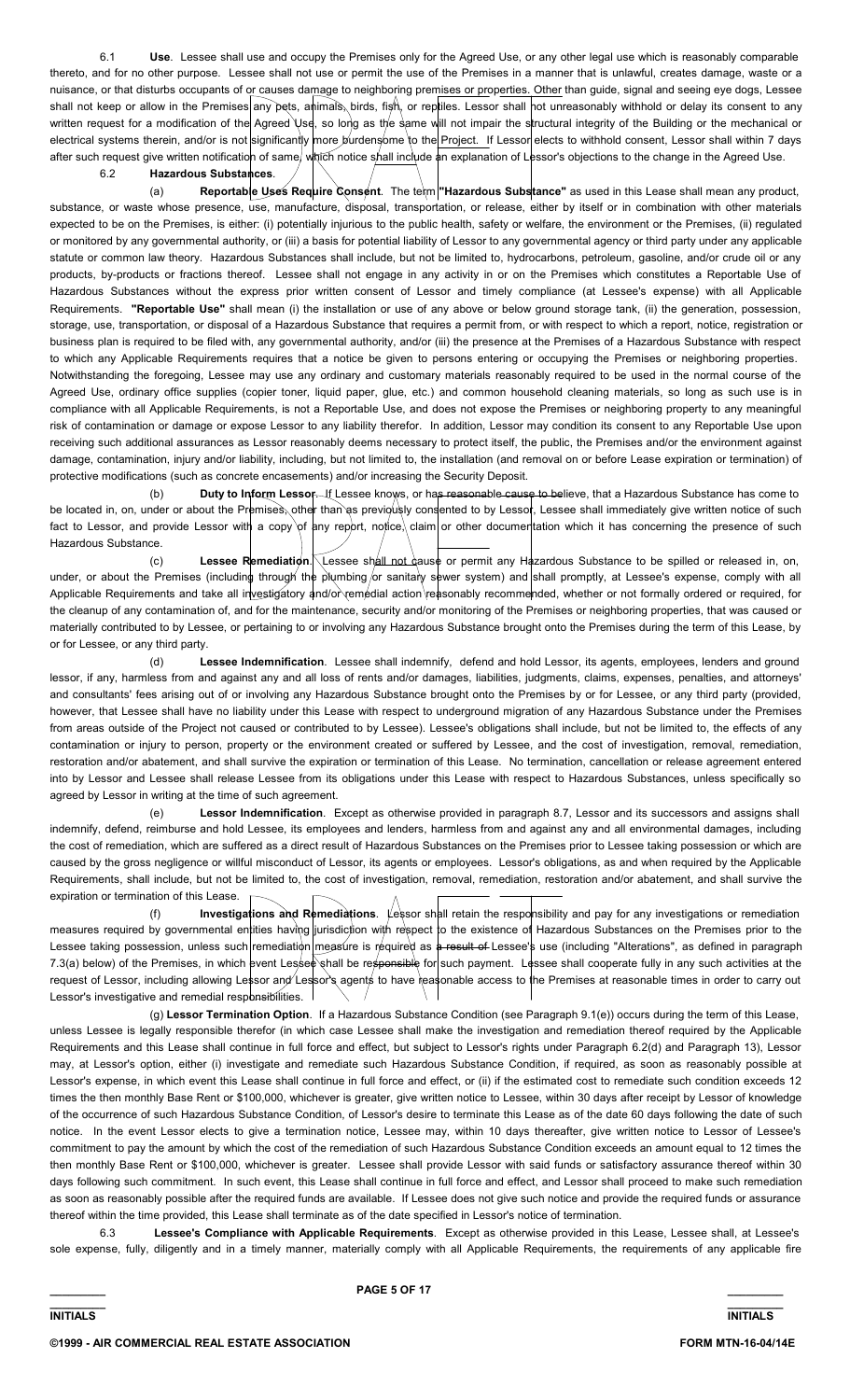insurance underwriter or rating bureau, and the recommendations of Lessor's engineers and/or consultants which relate in any manner to such Requirements, without regard to whether said Requirements are now in effect or become effective after the Start Date. Lessee shall, within 10 days after receipt of Lessor's written request, provide Lessor with copies of all permits and other documents, and other information evidencing Lessee's compliance with any Applicable Requirements specified by Lessor, and shall immediately upon receipt, notify Lessor in writing (with copies of any documents involved) of any threatened or actual daim, notice, citation, warning, complaint or report pertaining to or involving the failure of Lessee or the Premises to comply with any Applicable Requirements. Likewise, Lessee shall immediately give written notice to Lessor of: (i) any water damage to the Premises and any suspected seepage, pooling, dampness or other condition conducive to the production of mold; or (ii) any mustiness or other odors that might indicate the presence of mold in the Premises

 6.4 **Inspection; Compliance**. Lessor and Lessor's "**Lender**" (as defined in Paragraph 30) and consultants shall have the right to enter into Premises at any time, in the case of an emergency, and otherwise at reasonable times after reasonable notice, for the purpose of inspecting the condition of the Premises and for verifying compliance by Lessee with this Lease. The cost of any such inspections shall be paid by Lessor, unless a violation of Applicable Requirements, or a Hazardous Substance Condition (see Paragraph 9.1) is found to exist or be imminent, or the inspection is requested or ordered by a governmental authority. In such case, Lessee shall upon request reimburse Lessor for the cost of such inspection, so long as such inspection is reasonably related to the violation or contamination. In addition, Lessee shall provide copies of all relevant material safety data sheets (**MSDS**) to Lessor within 10 days of the receipt of written request therefor.

# 7. **Maintenance; Repairs, Utility Installations; Trade Fixtures and Alterations**.

# 7.1 **Lessee's Obligations**.

 (a) **In General**. Subject to the provisions of Paragraph 2.2 (Condition), 2.3 (Compliance), 6.3 (Lessee's Compliance with Applicable Requirements), 7.2 (Lessor's Obligations), 9 (Damage or Destruction), and 14 (Condemnation), Lessee shall, at Lessee's sole expense, keep the Premises, Utility Installations (intended for Lessee's exclusive use, no matter where located), and Alterations in good order, condition and repair (whether or not the portion of the Premises requiring repairs, or the means of repairing the same, are reasonably or readily accessible to Lessee, and whether or not the need for such repairs occurs as a result of Lessee's use, any prior use, the elements or the age of such portion of the Premises), including, but not limited to, all equipment or facilities, such as plumbing, HVAC equipment, electrical, lighting facilities, boilers, pressure vessels, fixtures, interior walls, interior surfaces of exterior walls, ceilings, floors, windows, doors, plate glass, and skylights but excluding any items which are the responsibility of Lessor pursuant to Paragraph 7.2. Lessee, in keeping the Premises in good order, condition and repair, shall exercise and perform good maintenance practices, specifically including the procurement and maintenance of the service contracts required by Paragraph 7.1(b) below. Lessee's obligations shall include restorations, replacements or renewals when necessary to keep the Premises and all improvements thereon or a part thereof in good order, condition and state of repair.

(b) **Service Contracts**. Lessee shall, at Lessee's sole expense, produre and maintain contracts, with copies to Lessor, in customary form and substance for, and with contractors specializing and experienced in the maintenance of the following equipment and improvements, if any, if and when installed on the Premises: (i) HVAC equipment, (ii) boiler and pressure vessels, and (iii) clarifiers. However, Lessor reserves the right, upon notice to Lessee, to procure and maintain any or all of such service contracts, and Lessee shall reimburse Lessor, upon demand, for the cost thereof.

 (c) **Failure to Perform**. If Lessee fails to perform Lessee's obligations under this Paragraph 7.1, Lessor may enter upon the Premises after 10 days' prior written notice to Lessee (except in the case of an emergency, in which case no notice shall be required), perform such obligations on Lessee's behalf, and put the Premises in good order, condition and repair, and Lessee shall promptly pay to Lessor a sum equal to 115% of the cost thereof.

 (d) **Replacement**. Subject to Lessee's indemnification of Lessor as set forth in Paragraph 8.7 below, and without relieving Lessee of liability resulting from Lessee's failure to exercise and perform good maintenance practices, if an item described in Paragraph 7.1(b) cannot be repaired other than at a cost which is in excess of 50% of the cost of replacing such item, then such item shall be replaced by Lessor, and the cost thereof shall be prorated between the Parties and Lessee shall only be obligated to pay, each month during the remainder of the term of this Lease, on the date on which Base Rent is due, an amount equal to the product of multiplying the cost of such replacement by a fraction, the numerator of which is one, and the denominator of which is 144 (ie. 1/144th of the cost per month). Lessee shall pay Interest on the unamortized balance but may prepay its obligation at any time.

 7.2 **Lessor's Obligations**. Subject to the provisions of Paragraphs 2.2 (Condition), 2.3 (Compliance), 4.2 (Common Area Operating Expenses), 6 (Use), 7.1 (Lessee's Obligations), 9 (Damage or Destruction) and 14 (Condemnation), Lessor, subject to reimbursement pursuant to Paragraph 4.2, shall keep in good order, condition and repair the foundations, exterior walls, structural condition of interior bearing walls, exterior roof, fire sprinkler system, Common Area fire alarm and/or smoke detection systems, fire hydrants, parking lots, walkways, parkways, driveways, landscaping, fences, signs and utility systems serving the Common Areas and all parts thereof, as well as providing the services for which there is a Common Area Operating Expense pursuant to Paragraph 4.2. Lessor shall not be obligated to paint the exterior or interior surfaces of exterior walls nor shall Lessor be obligated to maintain, repair or replace windows, doors or plate glass of the Premises. Lessee expressly waives the benefit of any statute now or hereafter in effect to the extent it is indonsistent with the terms of this Lease.

# 7.3 **Utility Installations; Trade Fixtures; Alterations**.

(a) **Definitions**. The term **"Utility Installations"** refers to all floor and window coverings, air and/or vacuum lines, power panels, electrical distribution, security and fire protection systems, communication cabling, lighting fixtures, HVAC equipment, plumbing, and fencing in or on the Premises. The term "Trade Fixtures" shall mean Lessee's machinery and equipment that can be removed without doing material damage to the Premises. The term "**Alterations**" shall mean any modification of the improvements, other than Utility Installations or Trade Fixtures, whether by addition or deletion. "**Lessee Owned Alterations and/or Utility Installations**" are defined as Alterations and/or Utility Installations made by Lessee that are not yet owned by Lessor pursuant to Paragraph 7.4(a).

 (b) **Consent**. Lessee shall not make any Alterations or Utility Installations to the Premises without Lessor's prior written consent. Lessee may, however, make non-structural Alterations or Utility Installations to the interior of the Premises (excluding the roof) without such consent but upon notice to Lessor, as long as they are not visible from the outside, do not involve puncturing, relocating or removing the roof or any existing walls, will not affect the electrical, plumbing, HVAC, and/or life safety systems, and the cumulative cost thereof during this Lease as extended does not exceed a sum equal to 3 month's Base Rent in the aggregate or a sum equal to one month's Base Rent in any one year. Notwithstanding the foregoing, Lessee shall not make or permit any roof penetrations and/or install anything on the roof without the prior written approval of Lessor. Lessor may, as a precondition to granting such approval, require Lessee to utilize a contractor chosen and/or approved by Lessor. Any Alterations or Utility Installations that Lessee shall desire to make and which require the consent of the Lessor shall be presented to Lessor in written form with detailed plans. Consent shall be deemed conditioned upon Lessee's: (i) acquiring all applicable governmental permits, (ii) furnishing Lessor with copies of both the permits and the plans and specifications prior to commencement of the work, and (iii) compliance with all conditions of said permits and other Applicable Requirements in a prompt and expeditious manner. Any Alterations or Utility Installations shall be performed in a workmanlike manner with good and sufficient materials. Lessee shall promptly upon completion furnish Lessor with as-built plans and specifications. For work which costs an amount in excess of one month's Base Rent, Lessor may condition its consent upon Lessee providing a lien and completion bond in an amount equal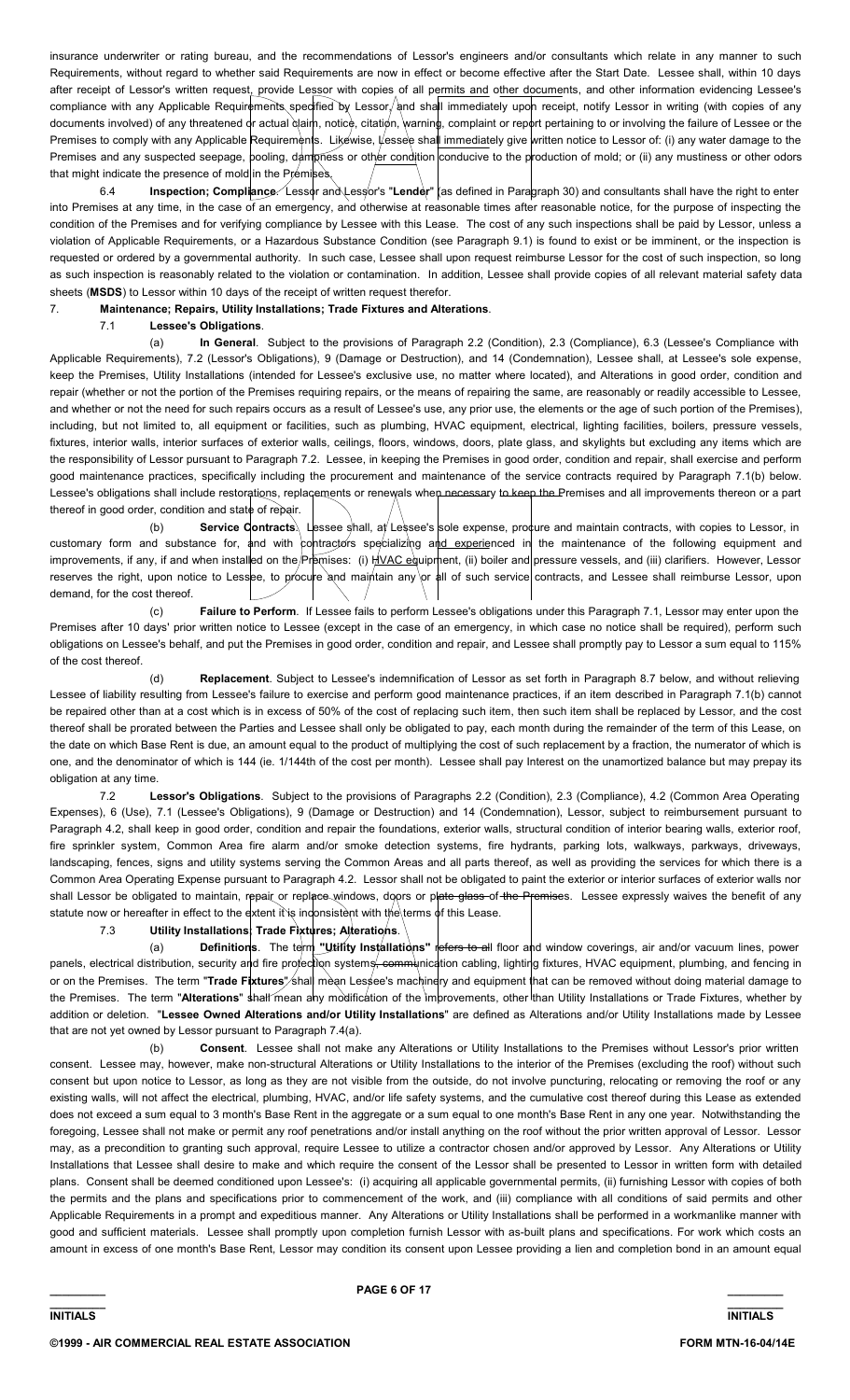to 150% of the estimated cost of such Alteration or Utility Installation and/or upon Lessee's posting an additional Security Deposit with Lessor.

 (c) **Liens; Bonds**. Lessee shall pay, when due, all claims for labor or materials furnished or alleged to have been furnished to or for Lessee at or for use on the Premises, which claims are or may be secured by any mechanic's or materialman's lien against the Premises or any interest therein. Lessee shall give Lessor not less than 10 days notice prior to the commencement of any work in, on or about the Premises, and Lessor shall have the right to post notices of non-responsibility. If Lessee shall contest the validity of any such lien, claim or demand, then Lessee shall, at its sole expense defend and protect itself, Lessor and the Premises against the same and shall pay and satisfy any such adverse judgment that may be rendered thereon before the enforcement thereof. If Lessor shall require, Lessee shall furnish a surety bond in an amount equal to 150% of the amount of such contested lien, claim or demand, indemnifying Lessor against liability for the same. If Lessor elects to participate in any such action, Lessee shall pay Lessor's attorneys' fees and costs.

# 7.4 **Ownership; Removal; Surrender; and Restoration**.

 (a) **Ownership**. Subject to Lessor's right to require removal or elect ownership as hereinafter provided, all Alterations and Utility Installations made by Lessee shall be the property of Lessee, but considered a part of the Premises. Lessor may, at any time, elect in writing to be the owner of all or any specified part of the Lessee Owned Alterations and Utility Installations. Unless otherwise instructed per paragraph 7.4(b) hereof, all Lessee Owned Alterations and Utility Installations shall, at the expiration or termination of this Lease, become the property of Lessor and be surrendered by Lessee with the Premises.

 (b) **Removal**. By delivery to Lessee of written notice from Lessor not earlier than 90 and not later than 30 days prior to the end of the term of this Lease, Lessor may require that any or all Lessee Owned Alterations or Utility Installations be removed by the expiration or termination of this Lease. Lessor may require the removal at any time of all or any part of any Lessee Owned Alterations or Utility Installations made without the required consent.

 (c) **Surrender; Restoration**. Lessee shall surrender the Premises by the Expiration Date or any earlier termination date, with all of the improvements, parts and surfaces thereof broom clean and free of debris, and in good operating order, condition and state of repair, ordinary wear and tear excepted. "Ordinary wear and tear" shall not include any damage or deterioration that would have been prevented by good maintenance practice. Notwithstanding the foregoing, if this Lease is for 12 months or less, then Lessee shall surrender the Premises in the same condition as delivered to Lessee on the Start Date with NO allowance for ordinary wear and tear. Lessee shall repair any damage occasioned by the installation, maintenance or removal of Trade Fixtures, Lessee owned Alterations and/or Utility Installations, furnishings, and equipment as well as the removal of any storage tank installed by or for Lessee. Lessee shall also remove from the Premises any and all Hazardous Substances brought onto the Premises by or for Lessee, or any third party (except Hazardous Substances which were deposited via underground migration from areas outside of the Project) to the level specified in Applicable Requirements. Trade/ Fixtures shall remain the property of Lessee and shall be removed by Lessee. Any personal property of Lessee not removed on or before the Expiration Date or any earlier termination date shall be deemed to have been abandoned by Lessee and may be disposed of or retained by Lessor as Lessor/may desire. The failure by Lessee to timely vacate the Premises pursuant to this Paragraph 7.4(c) without the express written consent of Lessor shall constitute a holdover under the provisions of Paragraph 26 below.

# 8. **Insurance; Indemnity**.

8.1 **Payment of Premiums.** The cost of the premiums for the insurance policies required to be carried by Lessor, pursuant to Paragraphs 8.2(b), 8.3(a) and 8.3(b), shall be a Common Area Operating Expense. Premiums for policy periods commencing prior to, or extending beyond, the term of this Lease shall be prorated to coincide with the corresponding Start Date or Expiration Date.

# 8.2 **Liability Insurance**.

 (a) **Carried by Lessee**. Lessee shall obtain and keep in force a Commercial General Liability policy of insurance protecting Lessee and Lessor as an additional insured against claims for bodily injury, personal injury and property damage based upon or arising out of the ownership, use, occupancy or maintenance of the Premises and all areas appurtenant thereto. Such insurance shall be on an occurrence basis providing single limit coverage in an amount not less than \$1,000,000 per occurrence with an annual aggregate of not less than \$2,000,000. Lessee shall add Lessor as an additional insured by means of an endorsement at least as broad as the Insurance Service Organization's "Additional Insured-Managers or Lessors of Premises" Endorsement. The policy shall not contain any intra-insured exclusions as between insured persons or organizations, but shall include coverage for liability assumed under this Lease as an "**insured contract**" for the performance of Lessee's indemnity obligations under this Lease. The limits of said insurance shall not, however, limit the liability of Lessee nor relieve Lessee of any obligation hereunder. Lessee shall provide an endorsement on its liability policy(ies) which provides that its insurance shall be primary to and not contributory with any similar insurance carried by Lessor, whose insurance shall be considered excess insurance only.

 (b) **Carried by Lessor**. Lessor shall maintain liability insurance as described in Paragraph 8.2(a), in addition to, and not in lieu of, the insurance required to be maintained by Lessee. Lessee shall not be named as an additional insured therein.

# 8.3 **Property Insurance - Building, Improvements and Rental Value**.

 (a) **Building and Improvements**. Lessor shall obtain and keep in force a policy or policies of insurance in the name of Lessor, with loss payable to Lessor, any ground-lessor, and to any Lender insuring loss or damage to the Premises. The amount of such insurance shall be equal to the full insurable replacement cost of the Rremises, as the same shall exist from time to time, or the amount required by any Lender, but in no event more than the commercially reasonable and available in urable value thereof. Lessee Owned Alterations and Utility Installations, Trade Fixtures, and Lessee's personal property shall be insured by Lessee not by Lessor. If the coverage is available and commercially appropriate, such policy or policies shall insure against all risks of/direct physical/loss or damage (except the perils of flood and/or earthquake unless required by a Lender), including coverage for debris removal and the enforcement of any Applicable Requirements requiring the upgrading, demolition, reconstruction or replacement of any portion of the Premises as the result of a covered loss. Said policy or policies shall also contain an agreed valuation provision in lieu of any coinsurance clause, waiver of subrogation, and inflation guard protection causing an increase in the annual property insurance coverage amount by a factor of not less than the adjusted U.S. Department of Labor Consumer Price Index for All Urban Consumers for the city nearest to where the Premises are located. If such insurance coverage has a deductible clause, the deductible amount shall not exceed \$5,000 per occurrence.

 (b) **Rental Value**. Lessor shall also obtain and keep in force a policy or policies in the name of Lessor with loss payable to Lessor and any Lender, insuring the loss of the full Rent for one year with an extended period of indemnity for an additional 180 days ("Rental Value insurance"). Said insurance shall contain an agreed valuation provision in lieu of any coinsurance clause, and the amount of coverage shall be adjusted annually to reflect the projected Rent otherwise payable by Lessee, for the next 12 month period.

 (c) **Adjacent Premises**. Lessee shall pay for any increase in the premiums for the property insurance of the Building and for the Common Areas or other buildings in the Project if said increase is caused by Lessee's acts, omissions, use or occupancy of the Premises.

 (d) **Lessee's Improvements**. Since Lessor is the Insuring Party, Lessor shall not be required to insure Lessee Owned Alterations and Utility Installations unless the item in question has become the property of Lessor under the terms of this Lease.

# 8.4 **Lessee's Property; Business Interruption Insurance; Worker's Compensation Insurance.**

 (a) **Property Damage**. Lessee shall obtain and maintain insurance coverage on all of Lessee's personal property, Trade Fixtures, and Lessee Owned Alterations and Utility Installations. Such insurance shall be full replacement cost coverage with a deductible of not to

**INITIALS INITIALS**

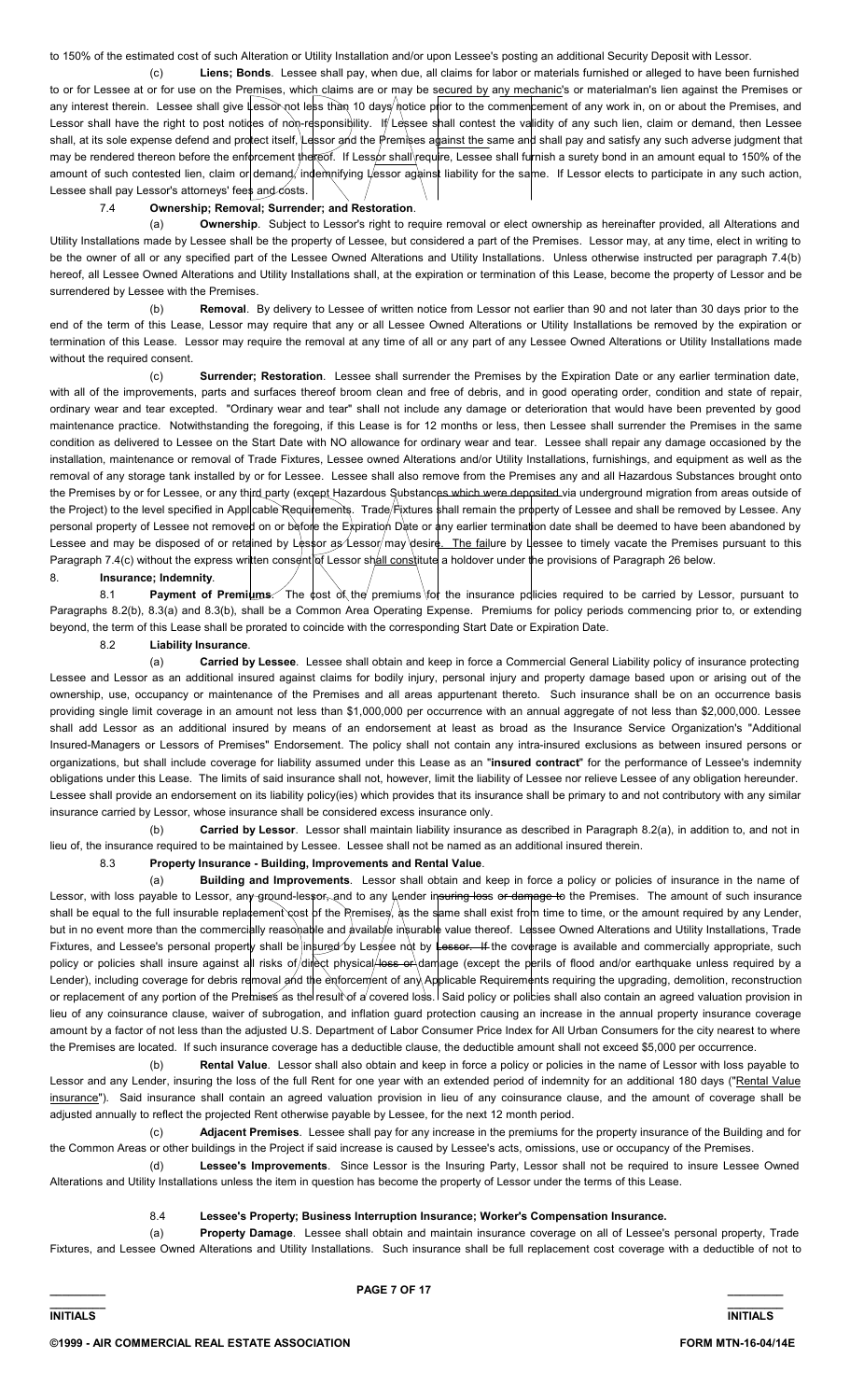exceed \$1,000 per occurrence. The proceeds from any such insurance shall be used by Lessee for the replacement of personal property, Trade Fixtures and Lessee Owned Alterations and Utility Installations.

 (b) **Business Interruption**. Lessee shall obtain and maintain loss of income and extra expense insurance in amounts as will reimburse Lessee for direct or indirect loss of earnings attributable to all perils commonly insured against by prudent lessees in the business of Lessee or attributable to prevention of access to the Premises as a result of such perils

 (c) **Worker's Compensation Insurance.** Lessee shall obtain and maintain Worker's Compensation Insurance in such amount as may be required by Applicable Requirements. Such policy shall include a 'Waiver of Subrogation' endorsement. Lessee shall provide Lessor with a copy of such endorsement along with the certificate of insurance or copy of the policy required by paragraph 8.5.

(d) **No Representation of Adequate Coverage.** Lessor makes no representation that the limits or forms of coverage of insurance specified herein are adequate to cover Lessee's property, business operations or obligations under this Lease.

 8.5 **Insurance Policies**. Insurance required herein shall be by companies maintaining during the policy term a "General Policyholders Rating" of at least A-, VII, as set forth in the most current issue of "Best's Insurance Guide", or such other rating as may be required by a Lender. Lessee shall not do or permit to be done anything which invalidates the required insurance policies. Lessee shall, prior to the Start Date, deliver to Lessor certified copies of policies of such insurance or certificates with copies of the required endorsements evidencing the existence and amounts of the required insurance. No such policy shall be cancelable or subject to modification except after 30 days prior written notice to Lessor. Lessee shall, at least 10 days prior to the expiration of such policies, furnish Lessor with evidence of renewals or "insurance binders" evidencing renewal thereof, or Lessor may order such insurance and charge the cost thereof to Lessee, which amount shall be payable by Lessee to Lessor upon demand. Such policies shall be for a term of at least one year, or the length of the remaining term of this Lease, whichever is less. If either Party shall fail to procure and maintain the insurance required to be carried by it, the other Party may, but shall not be required to, procure and maintain the same.

 8.6 **Waiver of Subrogation**. Without affecting any other rights or remedies, Lessee and Lessor each hereby release and relieve the other, and waive their entire right to recover damages against the other, for loss of or damage to its property arising out of or incident to the perils required to be insured against herein. The effect of such releases and waivers is not limited by the amount of insurance carried or required, or by any deductibles applicable hereto. The Parties agree to have their respective property damage insurance carriers waive any right to subrogation that such companies may have against Lessor or Lessee, as the case may be, so long as the insurance is not invalidated thereby.

 8.7 **Indemnity**. Except for Lessor's gross negligence or willful misconduct, Lessee shall indemnify, protect, defend and hold harmless the Premises, Lessor and its agents, Lessor's master or ground lessor, partners and Lenders, from and against any and all claims, loss of rents and/or damages, liens, judgments, penalties, attorneys' and<sub>r</sub>consultants' fees, expenses and/or liabilities arising out of, involving, or in connection with, the use and/or occupancy of the Premises by Lessee. If any action or proceeding is brought against Lessor by reason of any of the foregoing matters, Lessee shall upon notice defend the same at Lessee's expense by counsel reasonably satisfactory to Lessor and Lessor shall cooperate with Lessee in such defense. Lessor need not have first paid any such claim in order to be defended or indemnified.

8.8 **Exemption of Lessor and its Agents from Liability**. Notwithstanding the negligence or breach of this Lease by Lessor or its agents, neither Lessor nor its agents shall be liable under any circumstances for: (i) injury or damage to the person or goods, wares, merchandise or other property of Lessee, Lessee's employees, contractors, invitees, customers, or any other person in or about the Premises, whether such damage or injury is caused by or results from fire, steam, electricity, gas, water or rain, indoor air quality, the presence of mold or from the breakage, leakage, obstruction or other defects of pipes, fire sprinklers, wires, appliances, plumbing, HVAC or lighting fixtures, or from any other cause, whether the said injury or damage results from conditions arising upon the Premises or upon other portions of the Building, or from other sources or places, (ii) any damages arising from any act or neglect of any other tenant of Lessor or from the failure of Lessor or its agents to enforce the provisions of any other lease in the Project, or (iii) injury to Lessee's business or for any loss of income or profit therefrom. Instead, it is intended that Lessee's sole recourse in the event of such damages or injury be to file a claim on the insurance policy(ies) that Lessee is required to maintain pursuant to the provisions of paragraph 8.

 8.9 **Failure to Provide Insurance.** Lessee acknowledges that any failure on its part to obtain or maintain the insurance required herein will expose Lessor to risks and potentially cause Lessor to incur costs not contemplated by this Lease, the extent of which will be extremely difficult to ascertain. Accordingly, for any month or portion thereof that Lessee does not maintain the required insurance and/or does not provide Lessor with the required binders or certificates evidencing the existence of the required insurance, the Base Rent shall be automatically increased, without any requirement for notice to Lessee, by an amount equal to 10% of the then existing Base Rent or \$100, whichever is greater. The parties agree that such increase in Base Rent represents fair and reasonable compensation for the additional risk/costs that Lessor will incur by reason of Lessee's failure to maintain the required insurance. Such increase in Base Rent shall in no event constitute a waiver of Lessee's Default or Breach with respect to the failure to maintain such insurance, prevent the exercise of any of the other rights and remedies granted hereunder, nor relieve Lessee of its obligation to maintain the insurance specified in this Lease.

### 9. **Damage or Destruction**.

#### 9.1 **Definitions**.

(a) **"Premises Partial Damage**" shall mean damage or destruction to the improvements on the Premises, other than Lessee Owned Alterations and Utility Installations, which can reasonably be repaired in 3 months or less from the date of the damage or destruction, and the cost thereof does not exceed a sum equal to 6 month's  $\beta$ ase Rent. Lessor shall notify Lessee in writing within 30 days from the date of the damage or destruction as to whether or not the damage is Partial or Total

(b) **"Premises Total bestruction"** shall mean da mage or destruction to the improvements on the Premises, other than Lessee Owned Alterations and Utility Installations and Trade Fixtures, which cannot reasonably be repaired in 3 months or less from the date of the damage or destruction and/or the cost thereof exceeds a sum equal to 6 month's Base Rent. Lessor shall notify Lessee in writing within 30 days from the date of the damage or destruction as to whether or not the damage is Partial or Total.

 (c) **"Insured Loss"** shall mean damage or destruction to improvements on the Premises, other than Lessee Owned Alterations and Utility Installations and Trade Fixtures, which was caused by an event required to be covered by the insurance described in Paragraph 8.3(a), irrespective of any deductible amounts or coverage limits involved.

 (d) **"Replacement Cost"** shall mean the cost to repair or rebuild the improvements owned by Lessor at the time of the occurrence to their condition existing immediately prior thereto, including demolition, debris removal and upgrading required by the operation of Applicable Requirements, and without deduction for depreciation.

 (e) **"Hazardous Substance Condition"** shall mean the occurrence or discovery of a condition involving the presence of, or a contamination by, a Hazardous Substance, in, on, or under the Premises which requires restoration.

 9.2 **Partial Damage - Insured Loss**. If a Premises Partial Damage that is an Insured Loss occurs, then Lessor shall, at Lessor's expense, repair such damage (but not Lessee's Trade Fixtures or Lessee Owned Alterations and Utility Installations) as soon as reasonably possible and this Lease shall continue in full force and effect; provided, however, that Lessee shall, at Lessor's election, make the repair of any damage or destruction the total cost to repair of which is \$10,000 or less, and, in such event, Lessor shall make any applicable insurance proceeds available to Lessee on a reasonable basis for that purpose. Notwithstanding the foregoing, if the required insurance was not in force or the insurance proceeds are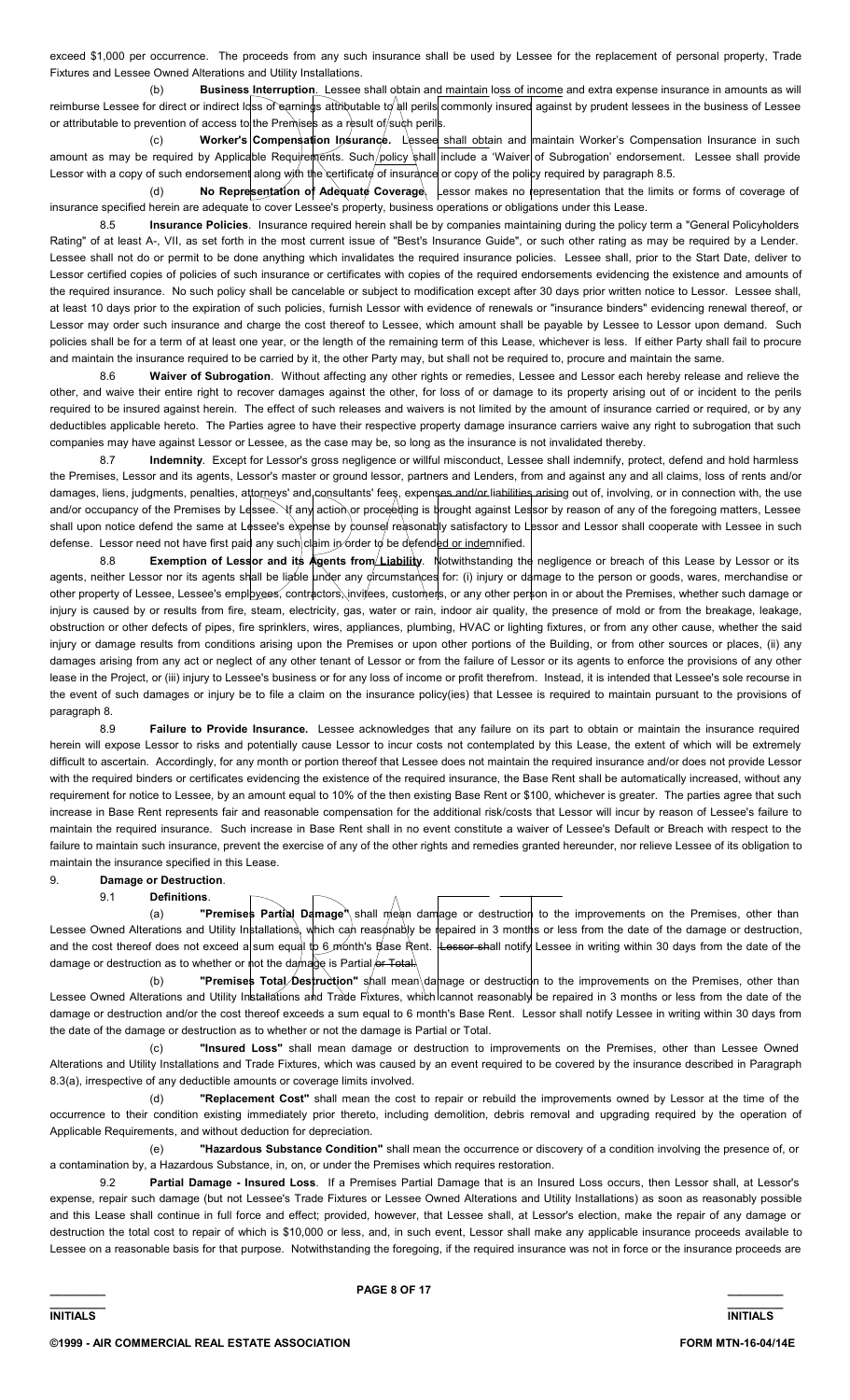not sufficient to effect such repair, the Insuring Party shall promptly contribute the shortage in proceeds as and when required to complete said repairs. In the event, however, such shortage was due to the fact that, by reason of the unique nature of the improvements, full replacement cost insurance coverage was not commercially reasonable and available, Lessor shall have no obligation to pay for the shortage in insurance proceeds or to fully restore the unique aspects of the Premises unless Lessee provides Lessor with the funds to cover same, or adequate assurance thereof, within 10 days following receipt of written notice of such shortage and request therefor. If Lessor receives said funds or adequate assurance thereof within said 10 day period, the party responsible for making the repairs shall complete them as soon as reasonably possible and this Lease shall remain in full force and effect. If such funds or assurance are not received, Lessor may nevertheless elect by written notice to Lessee within 10 days thereafter to: (i) make such restoration and repair as is commercially reasonable with Lessor paying any shortage in proceeds, in which case this Lease shall remain in full force and effect, or (ii) have this Lease terminate 30 days thereafter. Lessee shall not be entitled to reimbursement of any funds contributed by Lessee to repair any such damage or destruction. Premises Partial Damage due to flood or earthquake shall be subject to Paragraph 9.3, notwithstanding that there may be some insurance coverage, but the net proceeds of any such insurance shall be made available for the repairs if made by either Party.

 9.3 **Partial Damage - Uninsured Loss**. If a Premises Partial Damage that is not an Insured Loss occurs, unless caused by a negligent or willful act of Lessee (in which event Lessee shall make the repairs at Lessee's expense), Lessor may either: (i) repair such damage as soon as reasonably possible at Lessor's expense (subject to reimbursement pursuant to Paragraph 4.2), in which event this Lease shall continue in full force and effect, or (ii) terminate this Lease by giving written notice to Lessee within 30 days after receipt by Lessor of knowledge of the occurrence of such damage. Such termination shall be effective 60 days following the date of such notice. In the event Lessor elects to terminate this Lease, Lessee shall have the right within 10 days after receipt of the termination notice to give written notice to Lessor of Lessee's commitment to pay for the repair of such damage without reimbursement from Lessor. Lessee shall provide Lessor with said funds or satisfactory assurance thereof within 30 days after making such commitment. In such event this Lease shall continue in full force and effect, and Lessor shall proceed to make such repairs as soon as reasonably possible after the required funds are available. If Lessee does not make the required commitment, this Lease shall terminate as of the date specified in the termination notice.

 9.4 **Total Destruction**. Notwithstanding any other provision hereof, if a Premises Total Destruction occurs, this Lease shall terminate 60 days following such Destruction. If the damage or destruction was caused by the gross negligence or willful misconduct of Lessee, Lessor shall have the right to recover Lessor's damages from Lessee, except as provided in Paragraph 8.6.

 9.5 **Damage Near End of Term**. If at any time during the last 6 months of this Lease there is damage for which the cost to repair exceeds one month's Base Rent, whether or not an Insured Loss, Lessor may terminate this Lease effective 60 days following the date of occurrence of such damage by giving a written termination notice to Lessee within 30 days after the date of occurrence of such damage. Notwithstanding the foregoing, if Lessee at that time has an exercisable option to extend this Lease or to purchase the Premises, then Lessee may preserve this Lease by, (a) exercising such option and (b) providing Lessor with any shortage in insurance proceeds (or adequate assurance thereof) needed to make the repairs on or before the earlier of (i) the date which is 10 days after Lessee's receipt of Lessor's written notice purporting to terminate this Lease, or (ii) the day prior to the date upon which such option expires. If Lessee duly exercises such option during such period and provides Lessor with funds (or adequate assurance thereof) to cover any shortage in insurance proceeds, Lessor shall, at Lessor's commercially reasonable expense, repair such damage as soon as reasonably possible and this Lease shall continue in full force and effect. If Lessee fails to exercise such option and provide such funds or assurance during such period, then this Lease shall terminate on the date specified in the termination notice and Lessee's option shall be extinguished.

### 9.6 **Abatement of Rent; Lessee's Remedies**.

 (a) **Abatement**. In the event of Premises Partial Damage or Premises Total Destruction or a Hazardous Substance Condition for which Lessee is not responsible under this Lease, the Rent payable by Lessee for the period required for the repair, remediation or restoration of such damage shall be abated in proportion to the degree to which Lessee's use of the Premises is impaired, but not to exceed the proceeds received from the Rental Value insurance. All other obligations of Lessee hereunder shall be performed by Lessee, and Lessor shall have no liability for any such damage, destruction, remediation, repair or restoration except as provided herein.

 (b) **Remedies**. If Lessor is obligated to repair or restore the Premises and does not commence, in a substantial and meaningful way, such repair or restoration within 90 days after such obligation shall accrue, Lessee may, at any time prior to the commencement of such repair or restoration, give written notice to Lessor and to any Lenders of which Lessee has actual notice, of Lessee's election to terminate this Lease on a date not less than 60 days following the giving of such notice. If Lessee gives such notice and such repair or restoration is not commenced within 30 days thereafter, this Lease shall terminate as of the date specified in said notice. If the repair or restoration is commenced within such 30 days, this Lease shall continue in full force and effect. "Commence" shall mean either the unconditional authorization of the preparation of the required plans, or the beginning of the actual work on the Premises, whichever first occurs.

 9.7 **Termination; Advance Payments**. Upon termination of this Lease pursuant to Paragraph 6.2(g) or Paragraph 9, an equitable adjustment shall be made concerning advance Base Rent and any other advance payments made by Lessee to Lessor. Lessor shall, in addition, return to Lessee so much of Lessee's Security Deposit as has not been, or is not then required to be, used by Lessor.

# 10. **Real Property Taxes**.

10.1 **Definition**. As used herein, the term "**Real Property Taxes**" shall include any form of assessment; real estate, general, special, ordinary or extraordinary, or rental levy or tax (other than inheritance, personal income or estate taxes); improvement bond; and/or license fee imposed upon or levied against any legal or equitable interest of Lessor in the Project, Lessor's right to other income therefrom, and/or Lessor's business of leasing, by any authority having the direct or indirect power to tax and where the funds are generated with reference to the Project address and where the proceeds so generated are to be applied by the city, county or other local taxing authority of a jurisdiction within which the Project is located. The term "Real Property Taxes" shall also include any tax, fee, levy, assessment or charge, or any increase therein: (i) imposed by reason of events occurring during the term of this Lease, including but not limited to, a change in the ownership of the Project, (ii) a change in the improvements thereon, and/or (iii) levied or assessed on machinery or equipment provided by Lessor to Lessee pursuant to this Lease. In calculating Real Property Taxes for any calendar year, the Real Property Taxes for any real estate tax year shall be included in the calculation of Real Property Taxes for such calendar year based upon the number of days which such calendar year and tax year have in common.

 10.2 **Payment of Taxes**. Except as otherwise provided in Paragraph 10.3, Lessor shall pay the Real Property Taxes applicable to the Project, and said payments shall be included in the calculation of Common Area Operating Expenses in accordance with the provisions of Paragraph 4.2.

 10.3 **Additional Improvements**. Common Area Operating Expenses shall not include Real Property Taxes specified in the tax assessor's records and work sheets as being caused by additional improvements placed upon the Project by other lessees or by Lessor for the exclusive enjoyment of such other lessees. Notwithstanding Paragraph 10.2 hereof, Lessee shall, however, pay to Lessor at the time Common Area Operating Expenses are payable under Paragraph 4.2, the entirety of any increase in Real Property Taxes if assessed solely by reason of Alterations, Trade Fixtures or Utility Installations placed upon the Premises by Lessee or at Lessee's request or by reason of any alterations or improvements to the Premises made by Lessor subsequent to the execution of this Lease by the Parties.

10.4 **Joint Assessment**. If the Building is not separately assessed, Real Property Taxes allocated to the Building shall be an equitable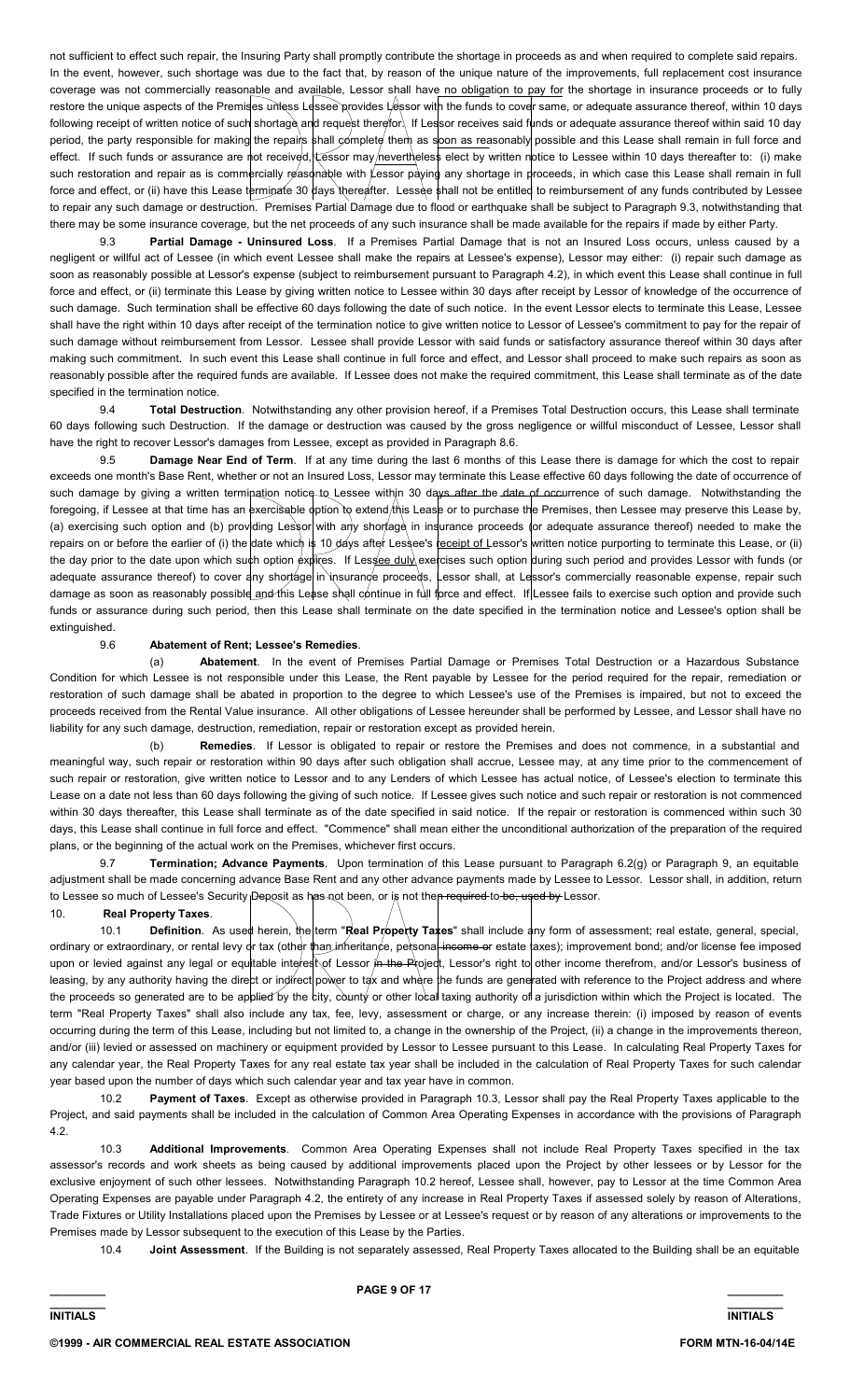proportion of the Real Property Taxes for all of the land and improvements included within the tax parcel assessed, such proportion to be determined by Lessor from the respective valuations assigned in the assessor's work sheets or such other information as may be reasonably available. Lessor's reasonable determination thereof, in good faith, shall be conclusive.

10.5 **Personal Property Taxes**. Lessee shall pay prior to delinquency all taxes assessed against and levied upon Lessee Owned Alterations and Utility Installations, Trade Fixtures, furnishings, equipment and all personal property of Lessee contained in the Premises. When possible, Lessee shall cause its Lessee Owned Alterations and/Utility Installations, Trade Fixtures, furnishings, equipment and all other personal property to be assessed and billed separately from the real property of Lessor. If any of Lessee's said property shall be assessed with Lessor's real property, Lessee shall pay Lessor the taxes attributable to Lessee's property within 10 days after receipt of a written statement setting forth the taxes applicable to Lessee's property.

11. **Utilities and Services**. Lessee shall pay for all water, gas, heat, light, power, telephone, trash disposal and other utilities and services supplied to the Premises, together with any taxes thereon. Notwithstanding the provisions of Paragraph 4.2, if at any time in Lessor's sole judgment, Lessor determines that Lessee is using a disproportionate amount of water, electricity or other commonly metered utilities, or that Lessee is generating such a large volume of trash as to require an increase in the size of the trash receptacle and/or an increase in the number of times per month that it is emptied, then Lessor may increase Lessee's Base Rent by an amount equal to such increased costs. There shall be no abatement of Rent and Lessor shall not be liable in any respect whatsoever for the inadequacy, stoppage, interruption or discontinuance of any utility or service due to riot, strike, labor dispute, breakdown, accident, repair or other cause beyond Lessor's reasonable control or in cooperation with governmental request or directions.

# 12. **Assignment and Subletting**.

# 12.1 **Lessor's Consent Required**.

 (a) Lessee shall not voluntarily or by operation of law assign, transfer, mortgage or encumber (collectively, **"assign or assignment"**) or sublet all or any part of Lessee's interest in this Lease or in the Premises without Lessor's prior written consent.

 (b) Unless Lessee is a corporation and its stock is publicly traded on a national stock exchange, a change in the control of Lessee shall constitute an assignment requiring consent. The transfer, on a cumulative basis, of 25% or more of the voting control of Lessee shall constitute a change in control for this purpose.

 (c) The involvement of Lessee or its assets in any transaction, or series of transactions (by way of merger, sale, acquisition, financing, transfer, leveraged buy-out or otherwise), whether or not a formal assignment or hypothecation of this Lease or Lessee's assets occurs, which results or will result in a reduction of the Net Worth of Lessee by an amount greater than 25% of such Net Worth as it was represented at the time of the execution of this Lease or at the time of the most recent assignment to which Lessor has consented, or as it exists immediately prior to said transaction or transactions constituting such reduction, whichever was or is greater, shall be considered an assignment of this Lease to which Lessor may withhold its consent. "Net Worth of Lessee" shall mean the net worth of Lessee (excluding any guarantors) established under generally accepted accounting principles.

(d) An assignment or subletting without consent shall, at Lessor's option, be a Default curable after notice per Paragraph 13.1(c), or a noncurable Breach without the necessity of any notice and grace period. If Lessor elects to treat such unapproved assignment or subletting as a noncurable Breach, Lessor may either: (i) terminate this Lease, or (ii) upon 30 days written notice, increase the monthly Base Rent to 110% of the Base Rent then in effect. Further, in the event of such Breach and rental adjustment, (i) the purchase price of any option to purchase the Premises held by Lessee shall be subject to similar adjustment to 110% of the price previously in effect, and (ii) all fixed and non-fixed rental adjustments scheduled during the remainder of the Lease term shall be increased to 110% of the scheduled adjusted rent.

relief.

 (f) Lessor may reasonably withhold consent to a proposed assignment or subletting if Lessee is in Default at the time consent is requested.

(e) Lessee's remedy for any breach of Paragraph 12.1 by Lessor shall be limited to compensatory damages and/or injunctive

 (g) Notwithstanding the foregoing, allowing a de minimis portion of the Premises, ie. 20 square feet or less, to be used by a third party vendor in connection with the installation of a vending machine or payphone shall not constitute a subletting.

#### 12.2 **Terms and Conditions Applicable to Assignment and Subletting**.

 (a) Regardless of Lessor's consent, no assignment or subletting shall: (i) be effective without the express written assumption by such assignee or sublessee of the obligations of Lessee under this Lease, (ii) release Lessee of any obligations hereunder, or (iii) alter the primary liability of Lessee for the payment of Rent or for the performance of any other obligations to be performed by Lessee.

 (b) Lessor may accept Rent or performance of Lessee's obligations from any person other than Lessee pending approval or disapproval of an assignment. Neither a delay in the approval or disapproval of such assignment nor the acceptance of Rent or performance shall constitute a waiver or estoppel of Lessor's right to exercise its remedies for Lessee's Default or Breach.

 (c) Lessor's consent to any assignment or subletting shall not constitute consent to any subsequent assignment or subletting.

(d) In the event of any Default or Breach by Lessee, Lessor may proceed directly against Lessee, any Guarantors or anyone else responsible for the performance of Lessee's obligations under this Lease, including any assignee or sublessee, without first exhausting Lessor's remedies against any other person or entity responsible therefore to Lessor, or any security held by Lessor.

(e) Each request for consent to an assignment or subletting shall be in writing, accompanied by information relevant to Lessor's determination as to the financial and operational responsibility and appropriateness of the proposed assignee or sublessee, including but not limited to the intended use and/or required modification of the Premises, in any, together with a fee of \$500 as consideration for Lessor's considering and processing said request. Lessee agrees to provide Lessor with such other or additional information and/or documentation as may be reasonably requested. (See also Paragraph 36)

 (f) Any assignee of, or sublessee under, this Lease shall, by reason of accepting such assignment, entering into such sublease, or entering into possession of the Premises or any portion thereof, be deemed to have assumed and agreed to conform and comply with each and every term, covenant, condition and obligation herein to be observed or performed by Lessee during the term of said assignment or sublease, other than such obligations as are contrary to or inconsistent with provisions of an assignment or sublease to which Lessor has specifically consented to in writing.

 (g) Lessor's consent to any assignment or subletting shall not transfer to the assignee or sublessee any Option granted to the original Lessee by this Lease unless such transfer is specifically consented to by Lessor in writing. (See Paragraph 39.2)

 12.3 **Additional Terms and Conditions Applicable to Subletting**. The following terms and conditions shall apply to any subletting by Lessee of all or any part of the Premises and shall be deemed included in all subleases under this Lease whether or not expressly incorporated therein: (a) Lessee hereby assigns and transfers to Lessor all of Lessee's interest in all Rent payable on any sublease, and Lessor may collect such Rent and apply same toward Lessee's obligations under this Lease; provided, however, that until a Breach shall occur in the performance of Lessee's obligations, Lessee may collect said Rent. In the event that the amount collected by Lessor exceeds Lessee's then outstanding obligations any such excess shall be refunded to Lessee. Lessor shall not, by reason of the foregoing or any assignment of such sublease,

**\_\_\_\_\_\_\_\_\_ \_\_\_\_\_\_\_\_\_ INITIALS INITIALS**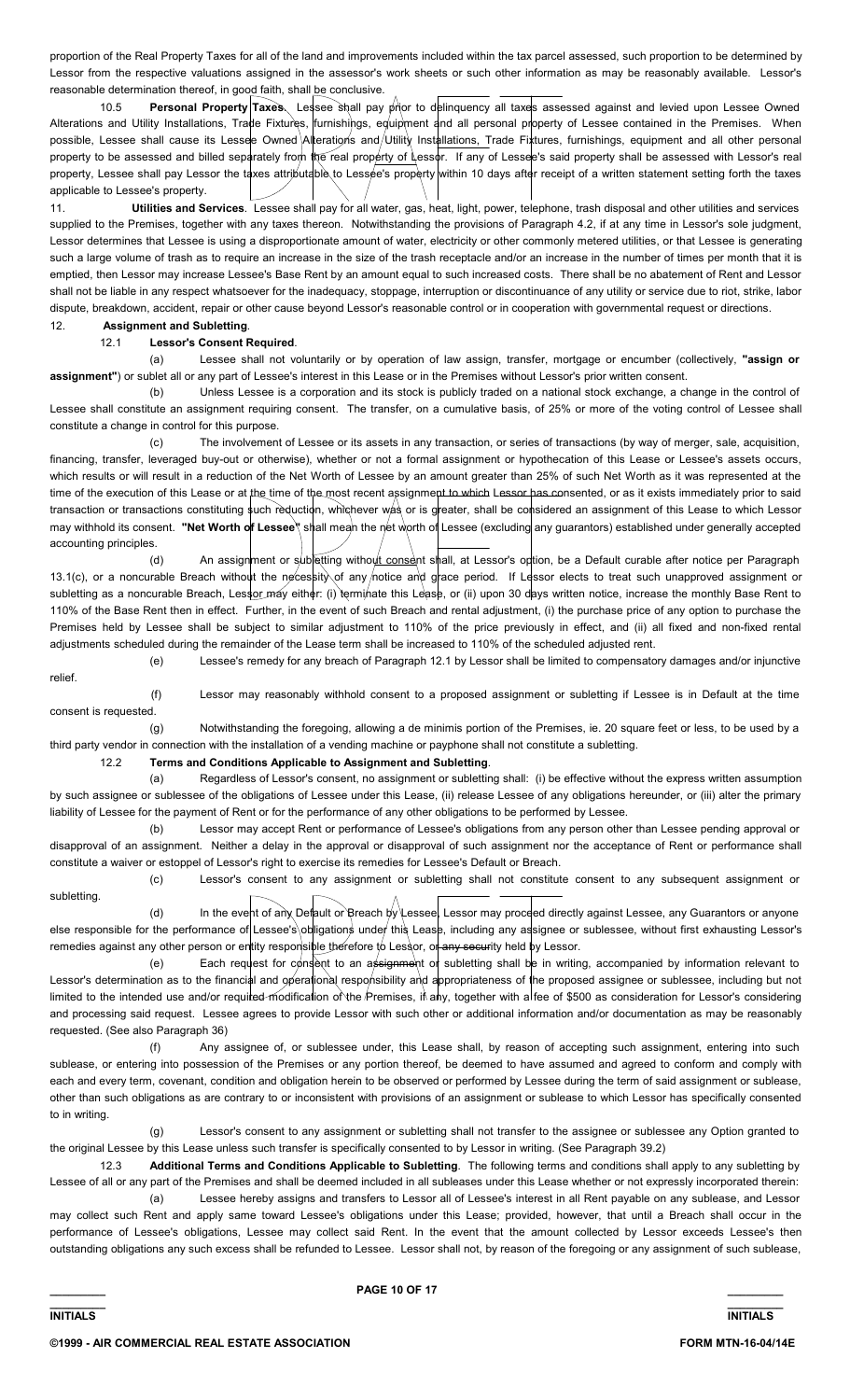nor by reason of the collection of Rent, be deemed liable to the sublessee for any failure of Lessee to perform and comply with any of Lessee's obligations to such sublessee. Lessee hereby irrevocably authorizes and directs any such sublessee, upon receipt of a written notice from Lessor stating that a Breach exists in the performance of Lessee's obligations under this Lease, to pay to Lessor all Rent due and to become due under the sublease. Sublessee shall rely upon any such notice from Lessor/and shall pay all Rents to Lessor without any obligation or right to inquire as to whether such Breach exists, notwithstanding any claim from Lessee/to the contrary.

(b) In the event of a Breach by Lessee, Lessor may, at its option, require sublessee to attorn to Lessor, in which event Lessor shall undertake the obligations of the sublessor under such sublease from the time of the exercise of said option to the expiration of such sublease; provided, however, Lessor shall not be liable for any prepaid rents or security deposit paid by such sublessee to such sublessor or for any prior Defaults or Breaches of such sublessor.

(c) Any matter requiring the consent of the sublessor under a sublease shall also require the consent of Lessor.

(d) No sublessee shall further assign or sublet all or any part of the Premises without Lessor's prior written consent.

 (e) Lessor shall deliver a copy of any notice of Default or Breach by Lessee to the sublessee, who shall have the right to cure the Default of Lessee within the grace period, if any, specified in such notice. The sublessee shall have a right of reimbursement and offset from and against Lessee for any such Defaults cured by the sublessee.

### 13. **Default; Breach; Remedies**.

 13.1 **Default; Breach**. A **"Default"** is defined as a failure by the Lessee to comply with or perform any of the terms, covenants, conditions or Rules and Regulations under this Lease. A **"Breach"** is defined as the occurrence of one or more of the following Defaults, and the failure of Lessee to cure such Default within any applicable grace period:

 (a) The abandonment of the Premises; or the vacating of the Premises without providing a commercially reasonable level of security, or where the coverage of the property insurance described in Paragraph 8.3 is jeopardized as a result thereof, or without providing reasonable assurances to minimize potential vandalism.

 (b) The failure of Lessee to make any payment of Rent or any Security Deposit required to be made by Lessee hereunder, whether to Lessor or to a third party, when due, to provide reasonable evidence of insurance or surety bond, or to fulfill any obligation under this Lease which endangers or threatens life or property, where such failure continues for a period of 3 business days following written notice to Lessee. THE ACCEPTANCE BY LESSOR OF A PARTIAL PAYMENT OF RENT OR SECURITY DEPOSIT SHALL NOT CONSTITUTE A WAIVER OF ANY OF LESSOR'S RIGHTS, INCLUDING LESSOR'S RIGHT TO RECOVER POSSESSION OF THE PREMISES.

(c) The failure of Lessee to allow Lessor and/or its agents access to the Premises or the commission of waste, act or acts constituting public or private nuisance, and/or an illegal activity on the Premises by Lessee, where such actions continue for a period of 3 business days following written notice to Lessee.

(d) The failure by Lessee to provide (i) reasonable written evidence of compliance with Applicable Requirements, (ii) the service contracts, (iii) the rescission of an unauthorized assignment or subletting, (iv) an Estoppel Certificate or financial statements, (v) a requested subordination, (vi) evidence concerning any guaranty and/or Guarantor, (vii) any document requested under Paragraph 41, (viii) material data safety sheets (MSDS), or (ix) any other documentation or information/which Lessor may reasonably require of Lessee under the terms of this Lease, where any such failure continues for a period of 10 days following written notice to Lessee.

 (e) A Default by Lessee as to the terms, covenants, conditions or provisions of this Lease, or of the rules adopted under Paragraph 2.9 hereof, other than those described in subparagraphs 13.1(a), (b), (c) or (d), above, where such Default continues for a period of 30 days after written notice; provided, however, that if the nature of Lessee's Default is such that more than 30 days are reasonably required for its cure, then it shall not be deemed to be a Breach if Lessee commences such cure within said 30 day period and thereafter diligently prosecutes such cure to completion.

 (f) The occurrence of any of the following events: (i) the making of any general arrangement or assignment for the benefit of creditors; (ii) becoming a **"debtor"** as defined in 11 U.S.C. § 101 or any successor statute thereto (unless, in the case of a petition filed against Lessee, the same is dismissed within 60 days); (iii) the appointment of a trustee or receiver to take possession of substantially all of Lessee's assets located at the Premises or of Lessee's interest in this Lease, where possession is not restored to Lessee within 30 days; or (iv) the attachment, execution or other judicial seizure of substantially all of Lessee's assets located at the Premises or of Lessee's interest in this Lease, where such seizure is not discharged within 30 days; provided, however, in the event that any provision of this subparagraph is contrary to any applicable law, such provision shall be of no force or effect, and not affect the validity of the remaining provisions.

The discovery that any financial statement of Lessee or of any Guarantor given to Lessor was materially false.

 (h) If the performance of Lessee's obligations under this Lease is guaranteed: (i) the death of a Guarantor, (ii) the termination of a Guarantor's liability with respect to this Lease other than in accordance with the terms of such guaranty, (iii) a Guarantor's becoming insolvent or the subject of a bankruptcy filing, (iv) a Guarantor's refusal to honor the guaranty, or (v) a Guarantor's breach of its guaranty obligation on an anticipatory basis, and Lessee's failure, within 60 days following written notice of any such event, to provide written alternative assurance or security, which, when coupled with the then existing resources of Lessee, equals or exceeds the combined financial resources of Lessee and the Guarantors that existed at the time of execution of this Lease.

13.2 **Remedies**. If Lessee fails to perform any of its affirmative duties or obligations, within 10 days after written notice (or in case of an emergency, without notice), Lessor may, at its option, perform such duty or obligation on Lessee's behalf, including but not limited to the obtaining of reasonably required bonds, insurance policies, or governmental licenses, permits or approvals. Lessee shall pay to Lessor an amount equal to 115% of the costs and expenses incurred by Lessor in such performance upon receipt of an invoice therefor. In the event of a Breach, Lessor may, with or without further notice or demand, and without limiting Lessor in the exercise of any right or remedy which Lessor may have by reason of such Breach:

 (a) Terminate Lessee's right to possession of the Premises by any lawful means, in which case this Lease shall terminate and Lessee shall immediately surrender possession to Lessor. In such event Lessor shall be entitled to recover from Lessee: (i) the unpaid Rent which had been earned at the time of termination; (ii) the worth at the time of award of the amount by which the unpaid rent which would have been earned after termination until the time of award exceeds the amount of such rental loss that the Lessee proves could have been reasonably avoided; (iii) the worth at the time of award of the amount by which the unpaid rent for the balance of the term after the time of award exceeds the amount of such rental loss that the Lessee proves could be reasonably avoided; and (iv) any other amount necessary to compensate Lessor for all the detriment proximately caused by the Lessee's failure to perform its obligations under this Lease or which in the ordinary course of things would be likely to result therefrom, including but not limited to the cost of recovering possession of the Premises, expenses of reletting, including necessary renovation and alteration of the Premises, reasonable attorneys' fees, and that portion of any leasing commission paid by Lessor in connection with this Lease applicable to the unexpired term of this Lease. The worth at the time of award of the amount referred to in provision (iii) of the immediately preceding sentence shall be computed by discounting such amount at the discount rate of the Federal Reserve Bank of the District within which the Premises are located at the time of award plus one percent. Efforts by Lessor to mitigate damages caused by Lessee's Breach of this Lease shall not waive Lessor's right to recover any damages to which Lessor is otherwise entitled. If termination of this Lease is obtained through the provisional remedy of unlawful detainer, Lessor shall have the right to recover in such proceeding any unpaid Rent and damages as are recoverable therein, or Lessor may reserve the right to recover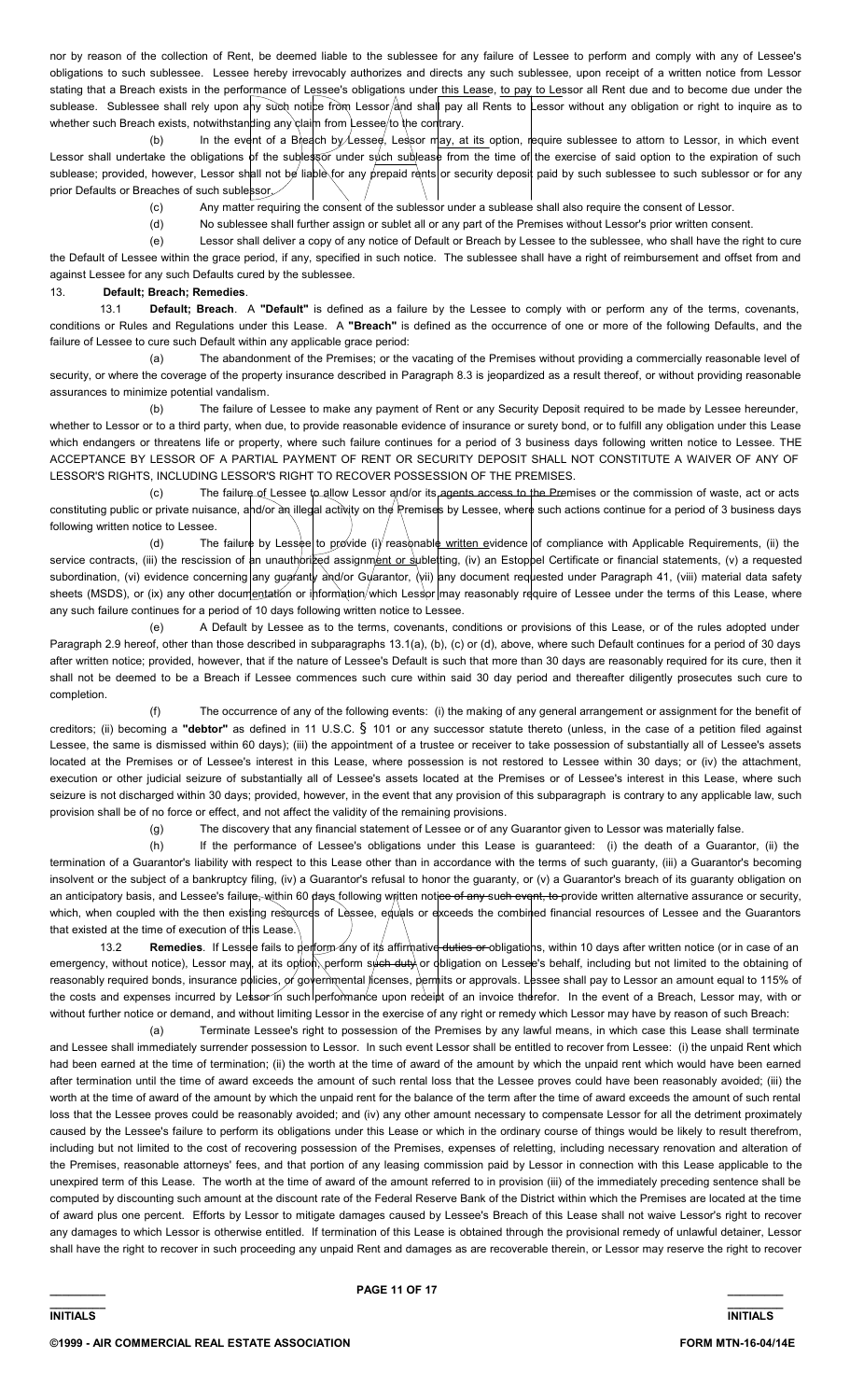all or any part thereof in a separate suit. If a notice and grace period required under Paragraph 13.1 was not previously given, a notice to pay rent or quit, or to perform or quit given to Lessee under the unlawful detainer statute shall also constitute the notice required by Paragraph 13.1. In such case, the applicable grace period required by Paragraph 13.1 and the unlawful detainer statute shall run concurrently, and the failure of Lessee to cure the Default within the greater of the two such grace periods shall constitute both an unlawful detainer and a Breach of this Lease entitling Lessor to the remedies provided for in this Lease and/or by said statute.

(b) Continue the Lease and Lessee's right to possession and recover the Rent as it becomes due, in which event Lessee may sublet or assign, subject only to reasonable limitations. Acts of maintenance, efforts to relet, and/or the appointment of a receiver to protect the Lessor's interests, shall not constitute a termination of the Lessee's right to possession.

(c) Pursue any other remedy now or hereaften available under the laws or judicial decisions of the state wherein the Premises are located. The expiration or termination of this Lease and/or the termination of Lessee's right to possession shall not relieve Lessee from liability under any indemnity provisions of this Lease as to matters occurring or accruing during the term hereof or by reason of Lessee's occupancy of the Premises.

 13.3 **Inducement Recapture**. Any agreement for free or abated rent or other charges, or for the giving or paying by Lessor to or for Lessee of any cash or other bonus, inducement or consideration for Lessee's entering into this Lease, all of which concessions are hereinafter referred to as **"Inducement Provisions"**, shall be deemed conditioned upon Lessee's full and faithful performance of all of the terms, covenants and conditions of this Lease. Upon Breach of this Lease by Lessee, any such Inducement Provision shall automatically be deemed deleted from this Lease and of no further force or effect, and any rent, other charge, bonus, inducement or consideration theretofore abated, given or paid by Lessor under such an Inducement Provision shall be immediately due and payable by Lessee to Lessor, notwithstanding any subsequent cure of said Breach by Lessee. The acceptance by Lessor of rent or the cure of the Breach which initiated the operation of this paragraph shall not be deemed a waiver by Lessor of the provisions of this paragraph unless specifically so stated in writing by Lessor at the time of such acceptance.

 13.4 **Late Charges**. Lessee hereby acknowledges that late payment by Lessee of Rent will cause Lessor to incur costs not contemplated by this Lease, the exact amount of which will be extremely difficult to ascertain. Such costs include, but are not limited to, processing and accounting charges, and late charges which may be imposed upon Lessor by any Lender. Accordingly, if any Rent shall not be received by Lessor within 5 days after such amount shall be due, then, without any requirement for notice to Lessee, Lessee shall immediately pay to Lessor a one-time late charge equal to 10% of each such overdue amount or \$100, whichever is greater. The parties hereby agree that such late charge represents a fair and reasonable estimate of the costs Lessor will incur by reason of such late payment. Acceptance of such late charge by Lessor shall in no event constitute a waiver of Lessee's Default or Breach with respect to such overdue amount, nor prevent the exercise of any of the other rights and remedies granted hereunder. In the event that a late charge is payable hereunder, whether or not collected, for 3 consecutive installments of Base Rent, then notwithstanding any provision of this Lease to the contrary, Base Rent shall, at Lessor's option, become due and payable quarterly in advance.

13.5 **Interest**. Any monetary payment due Lessor hereunder, other than late charges, not received by Lessor, when due shall bear interest from the 31st day after it was due. The interest ("**Interest**") charged shall be computed at the rate of 10% per annum but shall not exceed the maximum rate allowed by law. Interest is payable in addition to the potential late charge provided for in Paragraph 13.4.

13.6 **Breach by Lessor**.

 (a) **Notice of Breach**. Lessor shall not be deemed in breach of this Lease unless Lessor fails within a reasonable time to perform an obligation required to be performed by Lessor. For purposes of this Paragraph, a reasonable time shall in no event be less than 30 days after receipt by Lessor, and any Lender whose name and address shall have been furnished Lessee in writing for such purpose, of written notice specifying wherein such obligation of Lessor has not been performed; provided, however, that if the nature of Lessor's obligation is such that more than 30 days are reasonably required for its performance, then Lessor shall not be in breach if performance is commenced within such 30 day period and thereafter diligently pursued to completion.

 (b) **Performance by Lessee on Behalf of Lessor**. In the event that neither Lessor nor Lender cures said breach within 30 days after receipt of said notice, or if having commenced said cure they do not diligently pursue it to completion, then Lessee may elect to cure said breach at Lessee's expense and offset from Rent the actual and reasonable cost to perform such cure, provided however, that such offset shall not exceed an amount equal to the greater of one month's Base Rent or the Security Deposit, reserving Lessee's right to reimbursement from Lessor for any such expense in excess of such offset. Lessee shall document the cost of said cure and supply said documentation to Lessor.

14. **Condemnation**. If the Premises or any portion thereof are taken under the power of eminent domain or sold under the threat of the exercise of said power (collectively **"Condemnation"**), this Lease shall terminate as to the part taken as of the date the condemning authority takes title or possession, whichever first occurs. If more than 10% of the floor area of the Unit, or more than 25% of the parking spaces is taken by Condemnation, Lessee may, at Lessee's option, to be exercised in writing within 10 days after Lessor shall have given Lessee written notice of such taking (or in the absence of such notice, within 10 days after the condemning authority shall have taken possession) terminate this Lease as of the date the condemning authority takes such possession. If Lessee does not terminate this Lease in accordance with the foregoing, this Lease shall remain in full force and effect as to the portion of the Premises remaining, except that the Base Rent shall be reduced in proportion to the reduction in utility of the Premises caused by such Condemnation. Condemnation awards and/or payments shall be the property of Lessor, whether such award shall be made as compensation for diminution in value of the leasehold, the value of/the part taken, or for severance damages; provided, however, that Lessee shall be entitled to any compensation paid by the condemnor for Lessee's/relocation expenses, loss of business goodwill and/or Trade Fixtures, without regard to whether or not this Lease is terminated pursuant to the provisions of this Paragraph. All Alterations and Utility Installations made to the Premises by Lessee, for purposes of Condemnation only, shall be considered the property of the Lessee and Lessee shall be entitled to any and all compensation which is payable therefor. In the event that this Lease is not terminated by reason of the Condemnation, Lessor shall repair any damage to the Premises caused by such Condemnation.

### 15. **Brokerage Fees**.

 15.1 **Additional Commission**. In addition to the payments owed pursuant to Paragraph 1.10 above, and unless Lessor and the Brokers otherwise agree in writing, Lessor agrees that: (a) if Lessee exercises any Option, (b) if Lessee or anyone affiliated with Lessee acquires from Lessor any rights to the Premises or other premises owned by Lessor and located within the Project, (c) if Lessee remains in possession of the Premises, with the consent of Lessor, after the expiration of this Lease, or (d) if Base Rent is increased, whether by agreement or operation of an escalation clause herein, then, Lessor shall pay Brokers a fee in accordance with the fee schedule of the Brokers in effect at the time the Lease was executed

 15.2 **Assumption of Obligations**. Any buyer or transferee of Lessor's interest in this Lease shall be deemed to have assumed Lessor's obligation hereunder. Brokers shall be third party beneficiaries of the provisions of Paragraphs 1.10, 15, 22 and 31. If Lessor fails to pay to Brokers any amounts due as and for brokerage fees pertaining to this Lease when due, then such amounts shall accrue Interest. In addition, if Lessor fails to pay any amounts to Lessee's Broker when due, Lessee's Broker may send written notice to Lessor and Lessee of such failure and if Lessor fails to pay such amounts within 10 days after said notice, Lessee shall pay said monies to its Broker and offset such amounts against Rent. In addition, Lessee's Broker shall be deemed to be a third party beneficiary of any commission agreement entered into by and/or between Lessor and Lessor's Broker for the limited purpose of collecting any brokerage fee owed.

15.3 **Representations and Indemnities of Broker Relationships**. Lessee and Lessor each represent and warrant to the other that it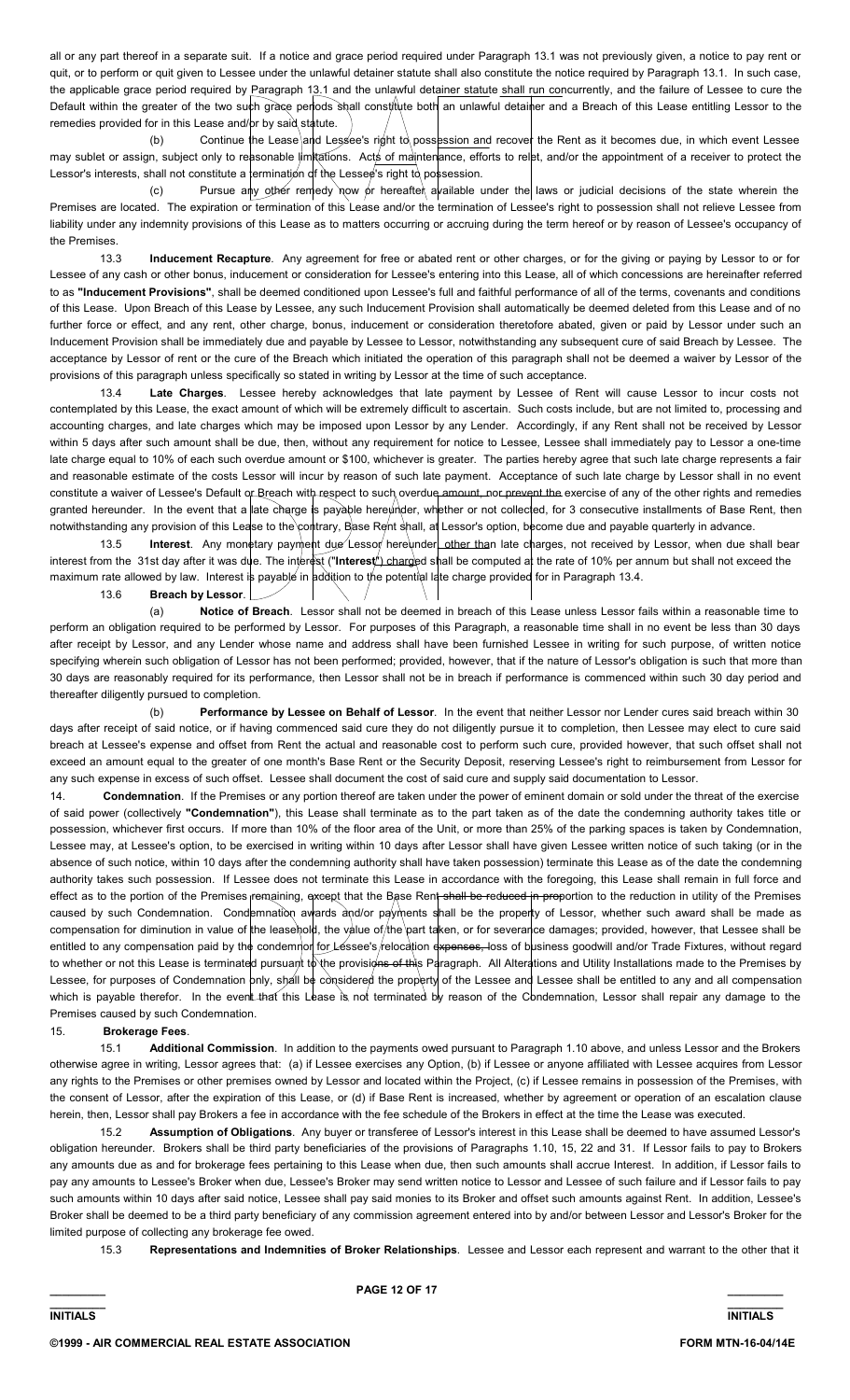has had no dealings with any person, firm, broker or finder (other than the Brokers, if any) in connection with this Lease, and that no one other than said named Brokers is entitled to any commission or finder's fee in connection herewith. Lessee and Lessor do each hereby agree to indemnify, protect, defend and hold the other harmless from and against liability for compensation or charges which may be claimed by any such unnamed broker, finder or other similar party by reason of any dealings or actions of the indemnifying Party, including any costs, expenses, attorneys' fees reasonably incurred with respect thereto.

# 16. **Estoppel Certificates**.

 (a) Each Party (as **"Responding Party"**) shall within 10 days after written notice from the other Party (the **"Requesting** Party") execute, acknowledge and deliver to the Requesting Party a statement in writing in form similar to the then most current "Estoppel Certificate" form published by the AIR Commercial Real Estate Association/plus such additional information, confirmation and/or statements as may be reasonably requested by the Requesting Party.

 (b) If the Responding Party shall fail to execute or deliver the Estoppel Certificate within such 10 day period, the Requesting Party may execute an Estoppel Certificate stating that: (i) the Lease is in full force and effect without modification except as may be represented by the Requesting Party, (ii) there are no uncured defaults in the Requesting Party's performance, and (iii) if Lessor is the Requesting Party, not more than one month's rent has been paid in advance. Prospective purchasers and encumbrancers may rely upon the Requesting Party's Estoppel Certificate, and the Responding Party shall be estopped from denying the truth of the facts contained in said Certificate. In addition, Lessee acknowledges that any failure on its part to provide such an Estoppel Certificate will expose Lessor to risks and potentially cause Lessor to incur costs not contemplated by this Lease, the extent of which will be extremely difficult to ascertain. Accordingly, should the Lessee fail to execute and/or deliver a requested Estoppel Certificate in a timely fashion the monthly Base Rent shall be automatically increased, without any requirement for notice to Lessee, by an amount equal to 10% of the then existing Base Rent or \$100, whichever is greater for remainder of the Lease. The Parties agree that such increase in Base Rent represents fair and reasonable compensation for the additional risk/costs that Lessor will incur by reason of Lessee's failure to provide the Estoppel Certificate. Such increase in Base Rent shall in no event constitute a waiver of Lessee's Default or Breach with respect to the failure to provide the Estoppel Certificate nor prevent the exercise of any of the other rights and remedies granted hereunder.

 (c) If Lessor desires to finance, refinance, or sell the Premises, or any part thereof, Lessee and all Guarantors shall within 10 days after written notice from Lessor deliver to any potential lender or purchaser designated by Lessor such financial statements as may be reasonably required by such lender or purchaser, including but not limited to Lessee's financial statements for the past 3 years. All such financial statements shall be received by Lessor and such lender or purchaser in confidence and shall be used only for the purposes herein set forth.

17. **Definition of Lessor**. The term "Lessor" as used herein shall mean the owner or owners at the time in question of the fee title to the Premises, or, if this is a sublease, of the Lessee's interest in the prior lease. In the event of a transfer of Lessor's title or interest in the Premises or this Lease, Lessor shall deliver to the transferee or assignee (in cash or by credit) any unused Security Deposit held by Lessor. Upon such transfer or assignment and delivery of the Security Deposit, as aforesaid, the prior Lessor shall be relieved of all liability with respect to the obligations and/or covenants under this Lease thereafter to be performed by the Lessor. Subject to the foregoing, the obligations and/or covenants in this Lease to be performed by the Lessor shall be binding only upon the Lessor as hereinabove defined.

18. **Severability**. The invalidity of any provision of this Lease, as determined by a court of competent jurisdiction, shall in no way affect the validity of any other provision hereof.

19. **Days**. Unless otherwise specifically indicated to the contrary, the word **"days"** as used in this Lease shall mean and refer to calendar days.

20. **Limitation on Liability**. The obligations of Lessor under this Lease shall not constitute personal obligations of Lessor, or its partners, members, directors, officers or shareholders, and Lessee shall look to the Premises, and to no other assets of Lessor, for the satisfaction of any liability of Lessor with respect to this Lease, and shall not seek recourse against Lessor's partners, members, directors, officers or shareholders, or any of their personal assets for such satisfaction.

21. **Time of Essence**. Time is of the essence with respect to the performance of all obligations to be performed or observed by the Parties under this Lease.

22. **No Prior or Other Agreements; Broker Disclaimer**. This Lease contains all agreements between the Parties with respect to any matter mentioned herein, and no other prior or contemporaneous agreement or understanding shall be effective. Lessor and Lessee each represents and warrants to the Brokers that it has made, and is relying solely upon, its own investigation as to the nature, quality, character and financial responsibility of the other Party to this Lease and as to the use, nature, quality and character of the Premises. Brokers have no responsibility with respect thereto or with respect to any default or breach hereof by either Party.

# 23. **Notices**.

 23.1 **Notice Requirements**. All notices required or permitted by this Lease or applicable law shall be in writing and may be delivered in person (by hand or by courier) or may be sent by regular, certified or registered mail or U.S. Postal Service Express Mail, with postage prepaid, or by facsimile transmission, or by email, and shall be deemed sufficiently given if served in a manner specified in this Paragraph 23. The addresses noted adjacent to a Party's signature on this Lease shall be that Rarty's address for delivery or mailing of notices. Either Party may by written notice to the other specify a different address for notice, except that upon Lessee's taking possession of the Premises, the Premises shall constitute Lessee's address for notice. A copy of all notices to Lessor shall be concurrently transmitted to such party or parties at such addresses as Lessor may from time to time hereafter designate in writing.

23.2 Date of Notice. Any notice sent by registered or certified mail, return receipt requested, shall be deemed given on the date of delivery shown on the receipt card, or if no delivery date is shown, the postmark thereon. If sent by regular mail the notice shall be deemed given 72 hours after the same is addressed as required herein and mailed with postage prepaid. Notices delivered by United States Express Mail or overnight courier that guarantees next day delivery shall be deemed given 24 hours after delivery of the same to the Postal Service or courier. Notices transmitted by facsimile transmission or by email shall be deemed delivered upon telephone confirmation of receipt (if by fax, a confirmation report from fax machine is sufficient), provided a copy is also delivered via delivery or mail. If notice is received on a Saturday, Sunday or legal holiday, it shall be deemed received on the next business day.

#### 24. **Waivers**.

 (a) No waiver by Lessor of the Default or Breach of any term, covenant or condition hereof by Lessee, shall be deemed a waiver of any other term, covenant or condition hereof, or of any subsequent Default or Breach by Lessee of the same or of any other term, covenant or condition hereof. Lessor's consent to, or approval of, any act shall not be deemed to render unnecessary the obtaining of Lessor's consent to, or approval of, any subsequent or similar act by Lessee, or be construed as the basis of an estoppel to enforce the provision or provisions of this Lease requiring such consent.

 (b) The acceptance of Rent by Lessor shall not be a waiver of any Default or Breach by Lessee. Any payment by Lessee may be accepted by Lessor on account of moneys or damages due Lessor, notwithstanding any qualifying statements or conditions made by Lessee in connection therewith, which such statements and/or conditions shall be of no force or effect whatsoever unless specifically agreed to in writing by Lessor at or before the time of deposit of such payment.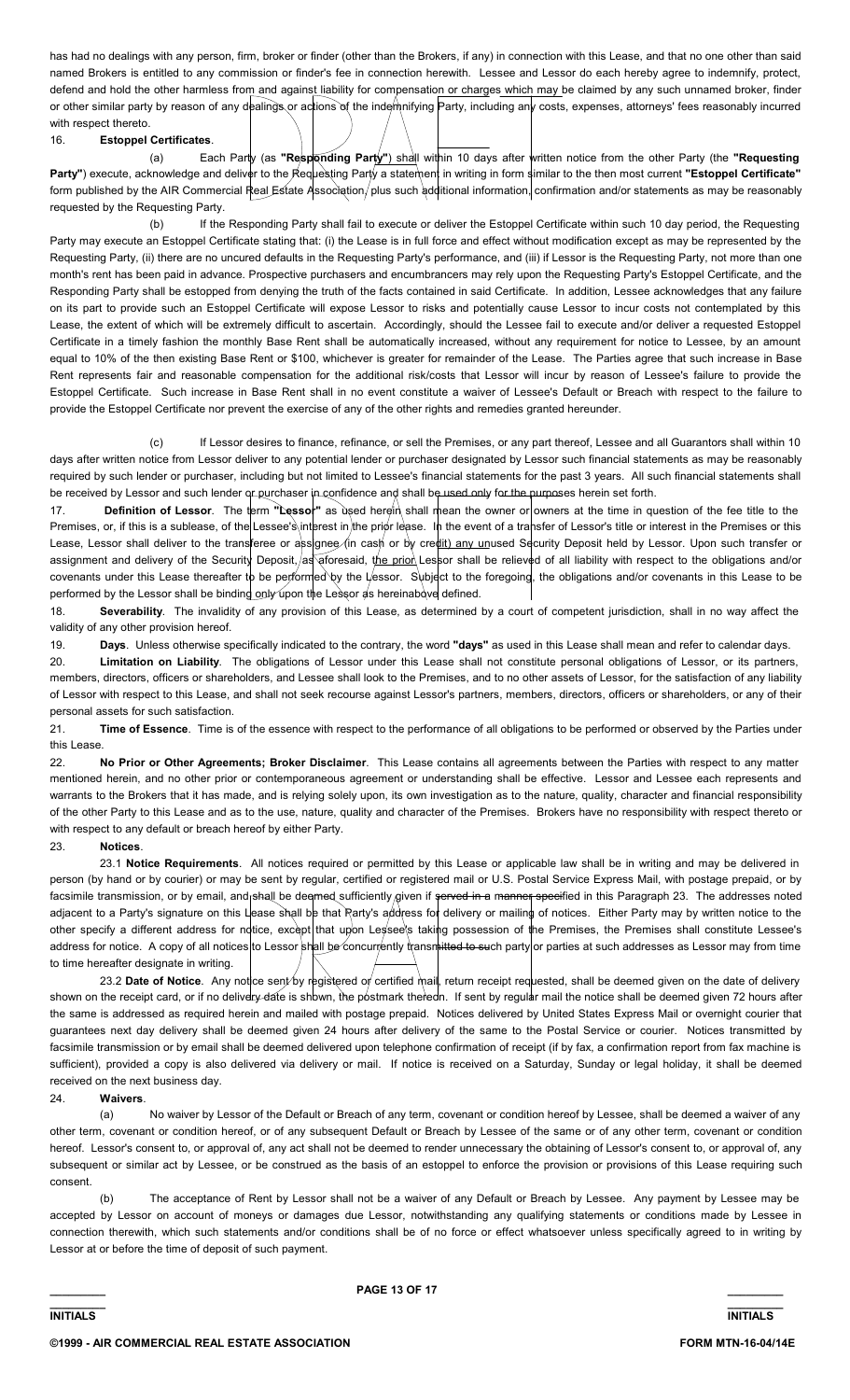(c) THE PARTIES AGREE THAT THE TERMS OF THIS LEASE SHALL GOVERN WITH REGARD TO ALL MATTERS RELATED THERETO AND HEREBY WAIVE THE PROVISIONS OF ANY PRESENT OR FUTURE STATUTE TO THE EXTENT THAT SUCH STATUTE IS INCONSISTENT WITH THIS LEASE.

# 25. **Disclosures Regarding The Nature of a Real Estate Agency Relationship**.

(a) When entering into a discussion with a real estate agent regarding a real estate transaction, a Lessor or Lessee should from the outset understand what type of agency relationship or representation it has with the agent or agents in the transaction. Lessor and Lessee acknowledge being advised by the Brokers in this transaction, as follows:

(i) Lessor's Agent. A Lessor's agent under a listing agreement with the Lessor acts as the agent for the Lessor only. A Lessor's agent or subagent has the following affirmative obligations: To the Lessor: A fiduciary duty of utmost care, integrity, honesty, and loyalty in dealings with the Lessor. To the Lessee and the Lessor: (a) Diligent exercise of reasonable skills and care in performance of the agent's duties. (b) A duty of honest and fair dealing and good faith. (c) A duty to disclose all facts known to the agent materially affecting the value or desirability of the property that are not known to, or within the diligent attention and observation of, the Parties. An agent is not obligated to reveal to either Party any confidential information obtained from the other Party which does not involve the affirmative duties set forth above.

 (ii) *Lessee's Agent*. An agent can agree to act as agent for the Lessee only. In these situations, the agent is not the Lessor's agent, even if by agreement the agent may receive compensation for services rendered, either in full or in part from the Lessor. An agent acting only for a Lessee has the following affirmative obligations. To the Lessee: A fiduciary duty of utmost care, integrity, honesty, and loyalty in dealings with the Lessee. To the Lessee and the Lessor: (a) Diligent exercise of reasonable skills and care in performance of the agent's duties. (b) A duty of honest and fair dealing and good faith. (c) A duty to disclose all facts known to the agent materially affecting the value or desirability of the property that are not known to, or within the diligent attention and observation of, the Parties. An agent is not obligated to reveal to either Party any confidential information obtained from the other Party which does not involve the affirmative duties set forth above.

 (iii) *Agent Representing Both Lessor and Lessee*. A real estate agent, either acting directly or through one or more associate licenses, can legally be the agent of both the Lessor and the Lessee in a transaction, but only with the knowledge and consent of both the Lessor and the Lessee. In a dual agency situation, the agent has the following affirmative obligations to both the Lessor and the Lessee: (a) A fiduciary duty of utmost care, integrity, honesty and loyalty in the dealings with either Lessor or the Lessee. (b) Other duties to the Lessor and the Lessee as stated above in subparagraphs (i) or (ii). In representing both Lessor and Lessee, the agent may not without the express permission of the respective Party, disclose to the other Party that the Lessor will accept rent in an amount less than that indicated in the listing or that the Lessee is willing to pay a higher rent than that offered. The above duties of the agent in a real estate transaction do not relieve a Lessor or Lessee from the responsibility to protect their own interests. Lessor and Lessee should carefully read all agreements to assure that they adequately express their understanding of the transaction. A real estate agent is a person qualified to advise about real estate. If legal or tax advice is desired, consult a competent professional.

(b) Brokers have no responsibility with respect to/any Default or Breach hereof by either Party. The Parties agree that no lawsuit or other legal proceeding involving any breach of duty, evor or omission relating to this Lease may be brought against Broker more than one year after the Start Date and that the liability (including court costs and attorneys' fees), of any Broker with respect to any such lawsuit and/or legal proceeding shall not exceed the fee received by such Broker pursuant to this Lease; provided, however, that the foregoing limitation on each Broker's liability shall not be applicable to any gross negligence or willful misconduct of such Broker.

 (c) Lessor and Lessee agree to identify to Brokers as "Confidential" any communication or information given Brokers that is considered by such Party to be confidential.

26. **No Right To Holdover**. Lessee has no right to retain possession of the Premises or any part thereof beyond the expiration or termination of this Lease. In the event that Lessee holds over, then the Base Rent shall be increased to 150% of the Base Rent applicable immediately preceding the expiration or termination. Holdover Base Rent shall be calculated on monthly basis. Nothing contained herein shall be construed as consent by Lessor to any holding over by Lessee.

27. **Cumulative Remedies**. No remedy or election hereunder shall be deemed exclusive but shall, wherever possible, be cumulative with all other remedies at law or in equity.

28. **Covenants and Conditions; Construction of Agreement**. All provisions of this Lease to be observed or performed by Lessee are both covenants and conditions. In construing this Lease, all headings and titles are for the convenience of the Parties only and shall not be considered a part of this Lease. Whenever required by the context, the singular shall include the plural and vice versa. This Lease shall not be construed as if prepared by one of the Parties, but rather according to its fair meaning as a whole, as if both Parties had prepared it.

29. **Binding Effect; Choice of Law**. This Lease shall be binding upon the parties, their personal representatives, successors and assigns and be governed by the laws of the State in which the Premises are located. Any litigation between the Parties hereto concerning this Lease shall be initiated in the county in which the Premises are located.

### 30. **Subordination; Attornment; Non-Disturbance**.

30.1 **Subordination**. This Lease and any Option granted hereby shall be subject and subordinate to any ground lease, mortgage, deed of trust, or other hypothecation or security device (collectively, "Security Device"), now or hereafter placed upon the Premises, to any and all advances made on the security thereof, and to all renewals, modifications, and extensions thereof. Lessee agrees that the holders of any such Security Devices (in this Lease together referred to as "Lender") shall have no liability of obligation to perform any of the obligations of Lessor under this Lease. Any Lender may elect to have this Lease and/or any/Option granted hereby superior to the lien of its Security Device by giving written notice thereof to Lessee, whereupon this Lease and such Options shall be deemed prior to such Security Device, notwithstanding the relative dates of the documentation or recordation thereof.

 30.2 **Attornment**. In the event that Lessor transfers title to the Premises, or the Premises are acquired by another upon the foreclosure or termination of a Security Device to which this Lease is subordinated (i) Lessee shall, subject to the non-disturbance provisions of Paragraph 30.3, attorn to such new owner, and upon request, enter into a new lease, containing all of the terms and provisions of this Lease, with such new owner for the remainder of the term hereof, or, at the election of the new owner, this Lease will automatically become a new lease between Lessee and such new owner, and (ii) Lessor shall thereafter be relieved of any further obligations hereunder and such new owner shall assume all of Lessor's obligations, except that such new owner shall not: (a) be liable for any act or omission of any prior lessor or with respect to events occurring prior to acquisition of ownership; (b) be subject to any offsets or defenses which Lessee might have against any prior lessor, (c) be bound by prepayment of more than one month's rent, or (d) be liable for the return of any security deposit paid to any prior lessor which was not paid or credited to such new owner.

 30.3 **Non-Disturbance**. With respect to Security Devices entered into by Lessor after the execution of this Lease, Lessee's subordination of this Lease shall be subject to receiving a commercially reasonable non-disturbance agreement (a **"Non-Disturbance Agreement"**) from the Lender which Non-Disturbance Agreement provides that Lessee's possession of the Premises, and this Lease, including any options to extend the term hereof, will not be disturbed so long as Lessee is not in Breach hereof and attorns to the record owner of the Premises. Further, within 60 days after the execution of this Lease, Lessor shall, if requested by Lessee, use its commercially reasonable efforts to obtain a Non-Disturbance Agreement from the holder of any pre-existing Security Device which is secured by the Premises. In the event that Lessor is unable to provide the Non-Disturbance Agreement within said 60 days, then Lessee may, at Lessee's option, directly contact Lender and attempt to negotiate for the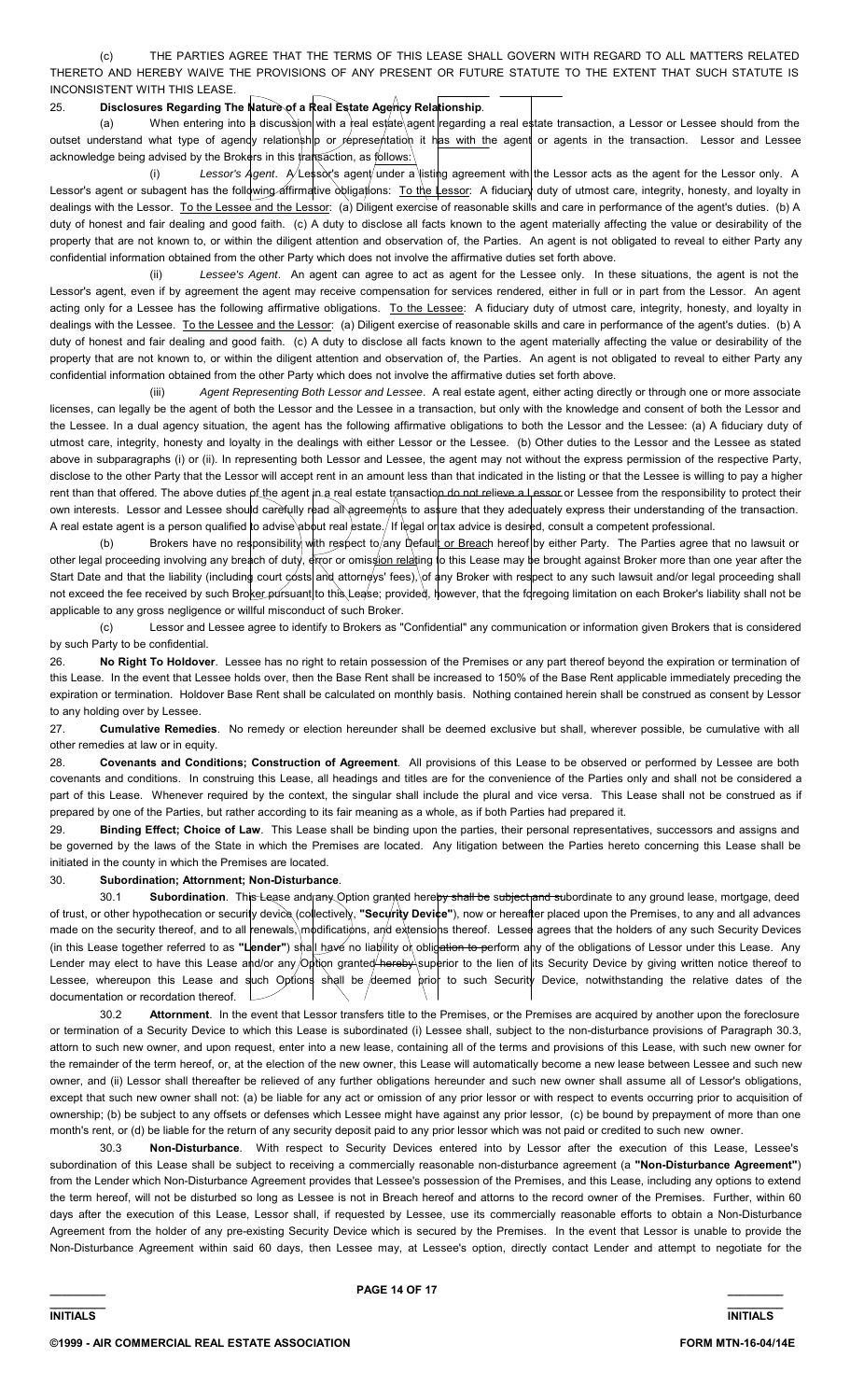#### execution and delivery of a Non-Disturbance Agreement.

 30.4 **Self-Executing**. The agreements contained in this Paragraph 30 shall be effective without the execution of any further documents; provided, however, that, upon written request from Lessor or a Lender in connection with a sale, financing or refinancing of the Premises, Lessee and Lessor shall execute such further writings as may be reasonably required to separately document any subordination, attornment and/or Non-Disturbance Agreement provided for herein.

31. **Attorneys' Fees**. If any Party or Broker brings an action or proceeding involving the Premises whether founded in tort, contract or equity, or to declare rights hereunder, the Prevailing Party (as hereafter defined) in any such proceeding, action, or appeal thereon, shall be entitled to reasonable attorneys' fees. Such fees may be awarded in the same suit or/recovered in a separate suit, whether or not such action or proceeding is pursued to decision or judgment. The term, "Prevailing Party" shall include, without limitation, a Party or Broker who substantially obtains or defeats the relief sought, as the case may be, whether by compromise, settlement, judgment, or the abandonment by the other Party or Broker of its claim or defense. The attorneys' fees award shall not be computed in accordance with any court fee schedule, but shall be such as to fully reimburse all attorneys' fees reasonably incurred. In addition, Lessor shall be entitled to attorneys' fees, costs and expenses incurred in the preparation and service of notices of Default and consultations in connection therewith, whether or not a legal action is subsequently commenced in connection with such Default or resulting Breach (\$200 is a reasonable minimum per occurrence for such services and consultation).

32. **Lessor's Access; Showing Premises; Repairs**. Lessor and Lessor's agents shall have the right to enter the Premises at any time, in the case of an emergency, and otherwise at reasonable times after reasonable prior notice for the purpose of showing the same to prospective purchasers, lenders, or tenants, and making such alterations, repairs, improvements or additions to the Premises as Lessor may deem necessary or desirable and the erecting, using and maintaining of utilities, services, pipes and conduits through the Premises and/or other premises as long as there is no material adverse effect on Lessee's use of the Premises. All such activities shall be without abatement of rent or liability to Lessee.

33. **Auctions**. Lessee shall not conduct, nor permit to be conducted, any auction upon the Premises without Lessor's prior written consent. Lessor shall not be obligated to exercise any standard of reasonableness in determining whether to permit an auction.

34. **Signs**. Lessor may place on the Premises ordinary "For Sale" signs at any time and ordinary "For Lease" signs during the last 6 months of the term hereof. Except for ordinary "For Sublease" signs which may be placed only on the Premises, Lessee shall not place any sign upon the Project without Lessor's prior written consent. All signs must comply with all Applicable Requirements.

35. **Termination; Merger**. Unless specifically stated otherwise in writing by Lessor, the voluntary or other surrender of this Lease by Lessee, the mutual termination or cancellation hereof, or a termination hereof by Lessor for Breach by Lessee, shall automatically terminate any sublease or lesser estate in the Premises; provided, however, that Lessor may elect to continue any one or all existing subtenancies. Lessor's failure within 10 days following any such event to elect to the contrary by written notice to the holder of any such lesser interest, shall constitute Lessor's election to have such event constitute the termination of such interest

36. **Consents**. Except as otherwise provided herein, wherever in this Lease the consent of a Party is required to an act by or for the other Party, such consent shall not be unreasonably withheld or delayed. Lessor's actual reasonable costs and expenses (including but not limited to architects', attorneys', engineers' and other consultants' fees) incurred in the consideration of, or response to, a request by Lessee for any Lessor consent, including but not limited to consents to an assignment, a subletting or the presence or use of a Hazardous Substance, shall be paid by Lessee upon receipt of an invoice and supporting documentation therefor. Lessor's consent to any act, assignment or subletting shall not constitute an acknowledgment that no Default or Breach by Lessee of this Lease exists, nor shall such consent be deemed a waiver of any then existing Default or Breach, except as may be otherwise specifically stated in writing by Lessor at the time of such consent. The failure to specify herein any particular condition to Lessor's consent shall not preclude the imposition by Lessor at the time of consent of such further or other conditions as are then reasonable with reference to the particular matter for which consent is being given. In the event that either Party disagrees with any determination made by the other hereunder and reasonably requests the reasons for such determination, the determining party shall furnish its reasons in writing and in reasonable detail within 10 business days following such request.

#### 37. **Guarantor**.

 37.1 **Execution**. The Guarantors, if any, shall each execute a guaranty in the form most recently published by the AIR Commercial Real Estate Association.

 37.2 **Default**. It shall constitute a Default of the Lessee if any Guarantor fails or refuses, upon request to provide: (a) evidence of the execution of the guaranty, including the authority of the party signing on Guarantor's behalf to obligate Guarantor, and in the case of a corporate Guarantor, a certified copy of a resolution of its board of directors authorizing the making of such guaranty, (b) current financial statements, (c) an Estoppel Certificate, or (d) written confirmation that the guaranty is still in effect.

38. **Quiet Possession**. Subject to payment by Lessee of the Rent and performance of all of the covenants, conditions and provisions on Lessee's part to be observed and performed under this Lease, Lessee shall have quiet possession and quiet enjoyment of the Premises during the term hereof.

39. **Options**. If Lessee is granted any option, as defined below, then the following provisions shall apply.

39.1 **Definition. "Option**" shall mean: (a) the right to extend or reduce the term of or renew this Lease or to extend or reduce the term of or renew any lease that Lessee has on other property of Lessor; (b) the right of first refusal or first offer to lease either the Premises or other property of Lessor; (c) the right to purchase, the right of first offer to purchase or the right of first refusal to purchase the Premises or other property of Lessor.

 39.2 **Options Personal To Original Lessee**. Any Option granted to Lessee in this Lease is personal to the original Lessee, and cannot be assigned or exercised by anyone other than said original Lessee and only while the original Lessee is in full possession of the Premises and, if requested by Lessor, with Lessee certifying that Lessee has no intention of the reafter assigning or subletting.

 39.3 **Multiple Options**. In the event that Lessee has any multiple Options to extend or renew this Lease, a later Option cannot be exercised unless the prior Options have been validly exercised.

#### 39.4 **Effect of Default on Options**.

 (a) Lessee shall have no right to exercise an Option: (i) during the period commencing with the giving of any notice of Default and continuing until said Default is cured, (ii) during the period of time any Rent is unpaid (without regard to whether notice thereof is given Lessee), (iii) during the time Lessee is in Breach of this Lease, or (iv) in the event that Lessee has been given 3 or more notices of separate Default, whether or not the Defaults are cured, during the 12 month period immediately preceding the exercise of the Option.

 (b) The period of time within which an Option may be exercised shall not be extended or enlarged by reason of Lessee's inability to exercise an Option because of the provisions of Paragraph 39.4(a).

 (c) An Option shall terminate and be of no further force or effect, notwithstanding Lessee's due and timely exercise of the Option, if, after such exercise and prior to the commencement of the extended term or completion of the purchase, (i) Lessee fails to pay Rent for a period of 30 days after such Rent becomes due (without any necessity of Lessor to give notice thereof),or (ii) if Lessee commits a Breach of this Lease. 40. **Security Measures**. Lessee hereby acknowledges that the Rent payable to Lessor hereunder does not include the cost of guard service or other security measures, and that Lessor shall have no obligation whatsoever to provide same. Lessee assumes all responsibility for the protection of the Premises, Lessee, its agents and invitees and their property from the acts of third parties.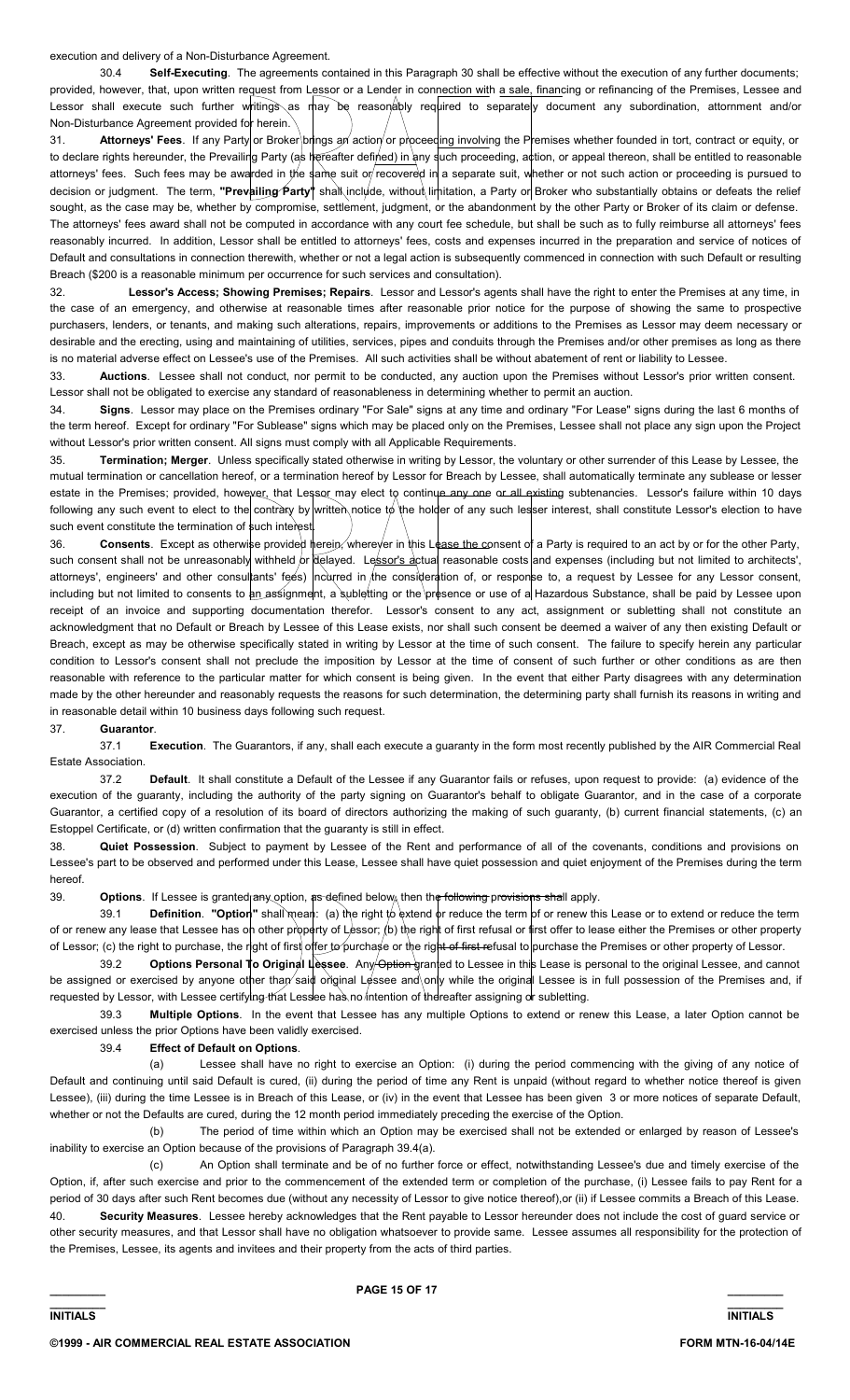41. **Reservations**. Lessor reserves the right: (i) to grant, without the consent or joinder of Lessee, such easements, rights and dedications that Lessor deems necessary, (ii) to cause the recordation of parcel maps and restrictions, and (iii) to create and/or install new utility raceways, so long as such easements, rights, dedications, maps, restrictions, and utility raceways do not unreasonably interfere with the use of the Premises by Lessee. Lessee agrees to sign any documents reasonably requested by Lessot to effectuate such rights.

42. **Performance Under Protest**. . If at any time a dispute shall arise as to any amount or sum of money to be paid by one Party to the other under the provisions hereof, the Party against whom/the obligation to pay the money is asserted shall have the right to make payment "under protest" and such payment shall not be regarded as a voluntary payment and there shall survive the right on the part of said Party to institute suit for recovery of such sum. If it shall be adjudged that there was no legal obligation on the part of said Party to pay such sum or any part thereof, said Party shall be entitled to recover such sum or so much thereor as it/was not legally required to pay. A Party who does not initiate suit for the recovery of sums paid "under protest" within 6 months shall be deemed to have waived its right to protest such payment.

### 43. **Authority; Multiple Parties; Execution.**

 (a) If either Party hereto is a corporation, trust, limited liability company, partnership, or similar entity, each individual executing this Lease on behalf of such entity represents and warrants that he or she is duly authorized to execute and deliver this Lease on its behalf. Each Party shall, within 30 days after request, deliver to the other Party satisfactory evidence of such authority.

 (b) If this Lease is executed by more than one person or entity as "Lessee", each such person or entity shall be jointly and severally liable hereunder. It is agreed that any one of the named Lessees shall be empowered to execute any amendment to this Lease, or other document ancillary thereto and bind all of the named Lessees, and Lessor may rely on the same as if all of the named Lessees had executed such document.

 (c) This Lease may be executed by the Parties in counterparts, each of which shall be deemed an original and all of which together shall constitute one and the same instrument.

44. **Conflict**. Any conflict between the printed provisions of this Lease and the typewritten or handwritten provisions shall be controlled by the typewritten or handwritten provisions.

45. **Offer**. Preparation of this Lease by either party or their agent and submission of same to the other Party shall not be deemed an offer to lease to the other Party. This Lease is not intended to be binding until executed and delivered by all Parties hereto.

46. **Amendments**. This Lease may be modified only in writing, signed by the Parties in interest at the time of the modification. As long as they do not materially change Lessee's obligations hereunder, Lessee agrees to make such reasonable non-monetary modifications to this Lease as may be reasonably required by a Lender in connection with the obtaining of normal financing or refinancing of the Premises.

47. **Waiver of Jury Trial**. **THE PARTIES HEREBY WAIVE THEIR RESPECTIVE RIGHTS TO TRIAL BY JURY IN ANY ACTION OR** PROCEEDING INVOLVING THE PROPERTY OR ARISING OUT OF THIS AGREEMENT.

48. **Arbitration of Disputes**. An Addendum requiring the Arbitration of all disputes between the Parties and/or Brokers arising out of this Lease  $\Box$  is  $\Box$  is not attached to this Lease.

49. **Accessibility; Americans with Disabilities Act.**

(a) The Premises:  $\Box$  have not undergone an inspection by a Certified Access Specialist (CASp).  $\Box$  have undergone an inspection by a Certified Access Specialist (CASp) and it was determined that the Premises met all applicable construction-related accessibility standards pursuant to California Civil Code §55.51 et seq.  $\Box$  have undergone an inspection by a Certified Access Specialist (CASp) and it was determined that the Premises did not meet all applicable construction-related accessibility standards pursuant to California Civil Code §55.51 et seq.

 (b) Since compliance with the Americans with Disabilities Act (ADA) is dependent upon Lessee's specific use of the Premises, Lessor makes no warranty or representation as to whether or not the Premises comply with ADA or any similar legislation. In the event that Lessee's use of the Premises requires modifications or additions to the Premises in order to be in ADA compliance, Lessee agrees to make any such necessary modifications and/or additions at Lessee's expense.

**LESSOR AND LESSEE HAVE CAREFULLY READ AND REVIEWED THIS LEASE AND EACH TERM AND PROVISION CONTAINED HEREIN, AND BY THE EXECUTION OF THIS LEASE SHOW THEIR INFORMED AND VOLUNTARY CONSENT THERETO. THE PARTIES HEREBY AGREE THAT, AT THE TIME THIS LEASE IS EXECUTED, THE TERMS OF THIS LEASE ARE COMMERCIALLY REASONABLE AND EFFECTUATE THE INTENT AND PURPOSE OF LESSOR AND LESSEE WITH RESPECT TO THE PREMISES.**

**ATTENTION: NO REPRESENTATION OR RECOMMENDATION IS MADE BY THE AIR COMMERCIAL REAL ESTATE ASSOCIATION OR BY ANY BROKER AS TO THE LEGAL SUFFICIENCY, LEGAL EFFECT, OR TAX CONSEQUENCES OF THIS LEASE OR THE TRANSACTION TO WHICH IT RELATES. THE PARTIES ARE URGED TO:**

**1. SEEK ADVICE OF COUNSEL AS TO THE LEGAL AND TAX CONSEQUENCES OF THIS LEASE.** 

**2. RETAIN APPROPRIATE CONSULTANTS TO REVIEW AND INVESTIGATE THE CONDITION OF THE PREMISES. SAID INVESTIGATION SHOULD INCLUDE BUT NOT BE LIMITED TO: THE POSSIBLE PRESENCE OF HAZARDOUS SUBSTANCES, THE ZONING OF** THE PREMISES, THE STRUCTURAL INTÈGRITY, THÈ CONDITION OF THE ROOF AND OPERATING SYSTEMS, COMPLIANCE WITH THE **AMERICANS WITH DISABILITIES ACT AND THE SUITABILITY OF THE PREMISES FOR LESSEE'S INTENDED USE.** 

**WARNING: IF THE PREMISES ARE LOCATED IN A STATE OTHER THAN CALIFORNIA, CERTAIN PROVISIONS OF THE LEASE MAY NEED TO BE REVISED TO COMPLY WITH THE LAWS OF THE STATE IN WHICH THE PREMISES ARE LOCATED.**